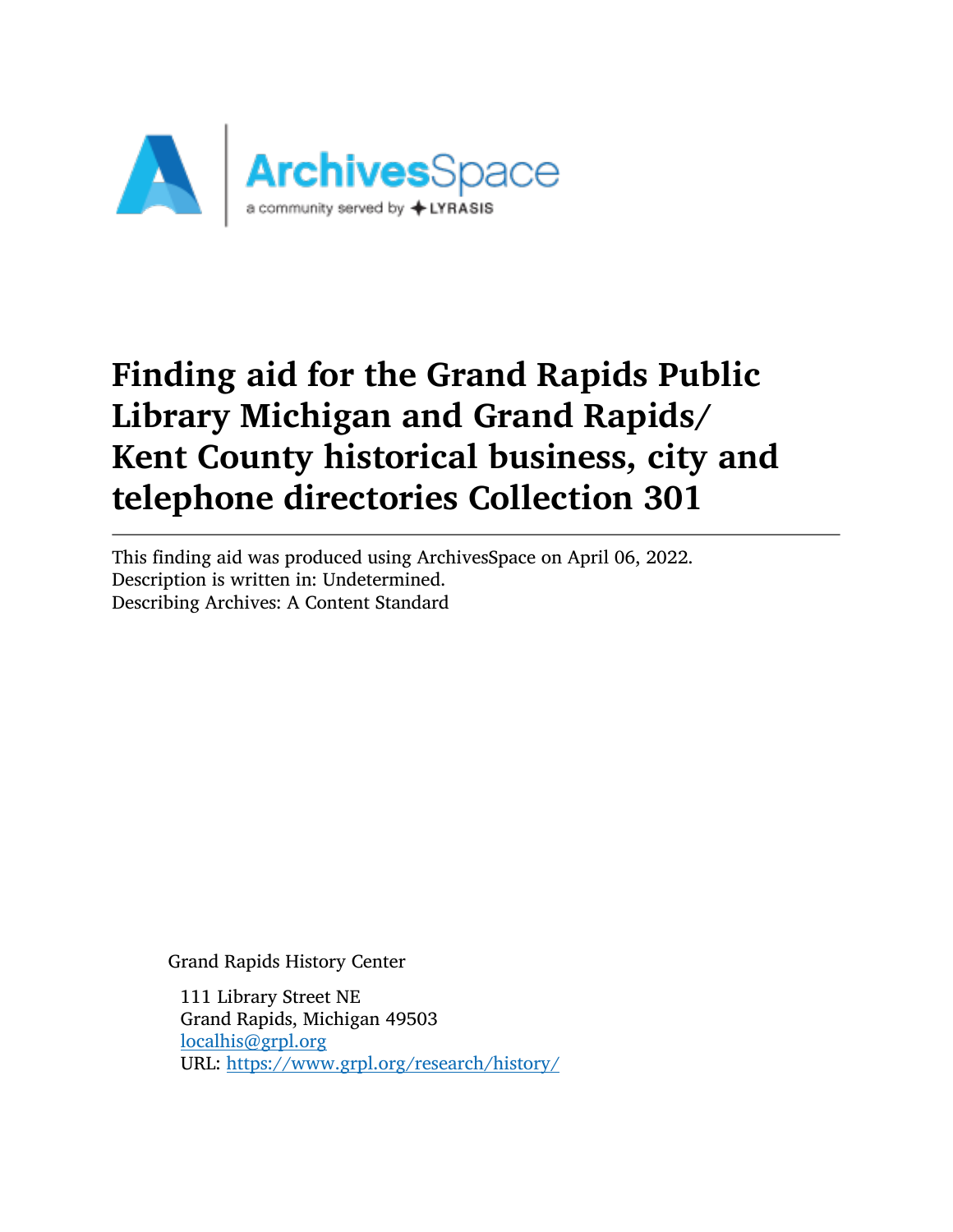# <span id="page-1-0"></span>**Table of Contents**

| 3 |
|---|
| 3 |
|   |
|   |
|   |
|   |
|   |
|   |
|   |
|   |
|   |
|   |
|   |
|   |
|   |
|   |
|   |
|   |
|   |
|   |
|   |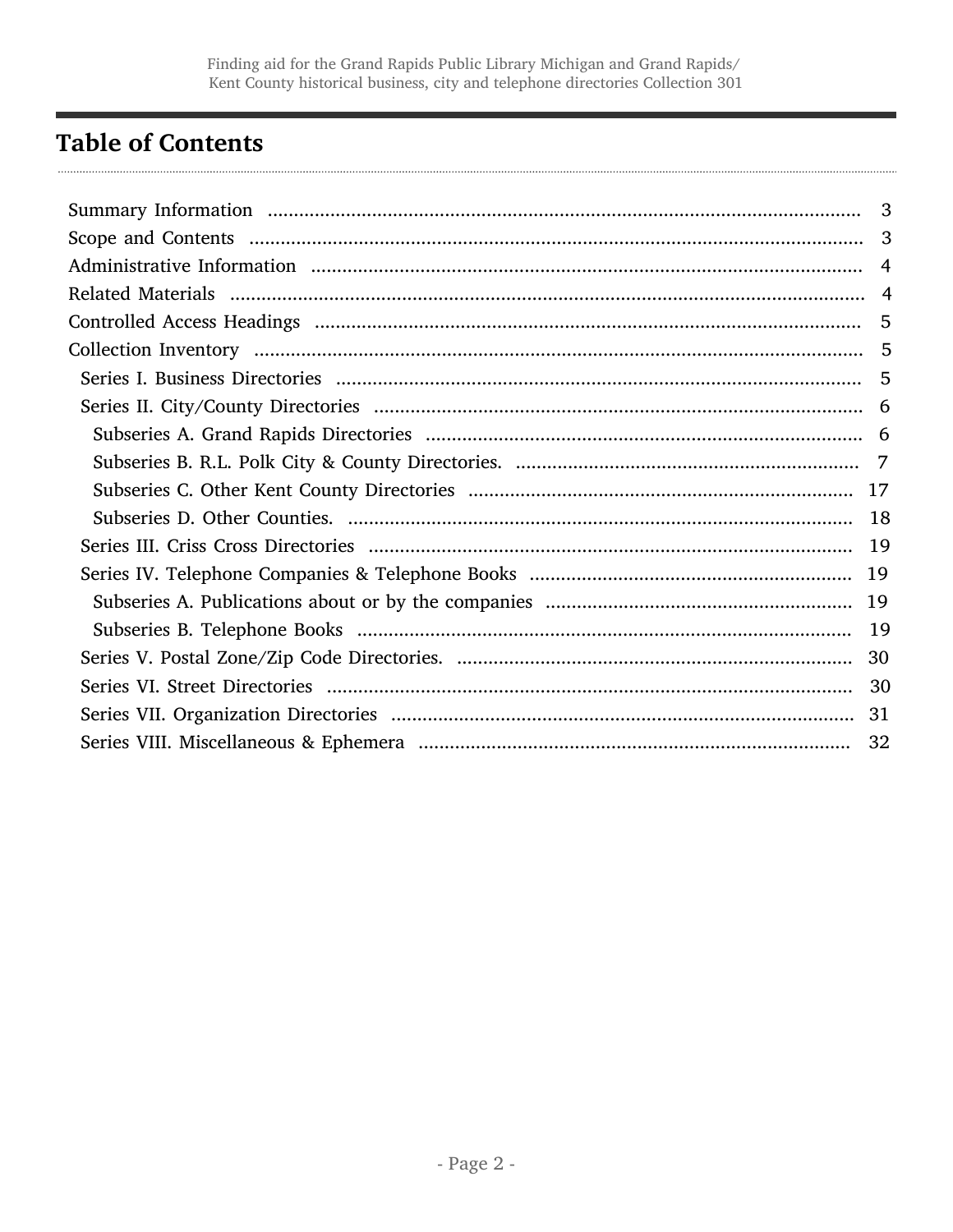# <span id="page-2-0"></span>Summary Information

| <b>Repository:</b>                  | <b>Grand Rapids History Center</b>                                                                                                                                                                                                                                                                                                                                                                                                                                                                                                                                                            |
|-------------------------------------|-----------------------------------------------------------------------------------------------------------------------------------------------------------------------------------------------------------------------------------------------------------------------------------------------------------------------------------------------------------------------------------------------------------------------------------------------------------------------------------------------------------------------------------------------------------------------------------------------|
| Title:                              | Grand Rapids Public Library Michigan and Grand Rapids/Kent<br>County historical business, city and telephone directories                                                                                                                                                                                                                                                                                                                                                                                                                                                                      |
| ID:                                 | Collection 301                                                                                                                                                                                                                                                                                                                                                                                                                                                                                                                                                                                |
| Date:                               | no date                                                                                                                                                                                                                                                                                                                                                                                                                                                                                                                                                                                       |
| Physical<br>Description:            | 29.1 Linear Feet Over 50 boxes                                                                                                                                                                                                                                                                                                                                                                                                                                                                                                                                                                |
| Language of the<br><b>Material:</b> | English.                                                                                                                                                                                                                                                                                                                                                                                                                                                                                                                                                                                      |
| Abstract:                           | This is a devised collection that brings together a variety of<br>directories that include listings for Grand Rapids, Michigan<br>area citizens, businesses and organizations. The directories<br>often include addresses and telephone numbers and sometimes<br>occupations (for indidivuals) or members (for businesses and<br>organizations). The oldest directory currently documented for<br>the collection is Williams Grand Rapids Directory, City Guide<br>and Reference, 1859/1860. Some of the directories, such as the<br>Polk directories, are housed in the public service area. |

^ [Return to Table of Contents](#page-1-0)

## <span id="page-2-1"></span>Scope and Contents

This collection contains reference books or lists that record personal or corporate names and may also provide address and phone number information. It includes directories from Grand Rapids, Kent County and the Greater Grand Rapids area. For Michigan directories in general, or for directories from other Michigan cities included in the holdings of the Archives, see Coll. 281.

^ [Return to Table of Contents](#page-1-0)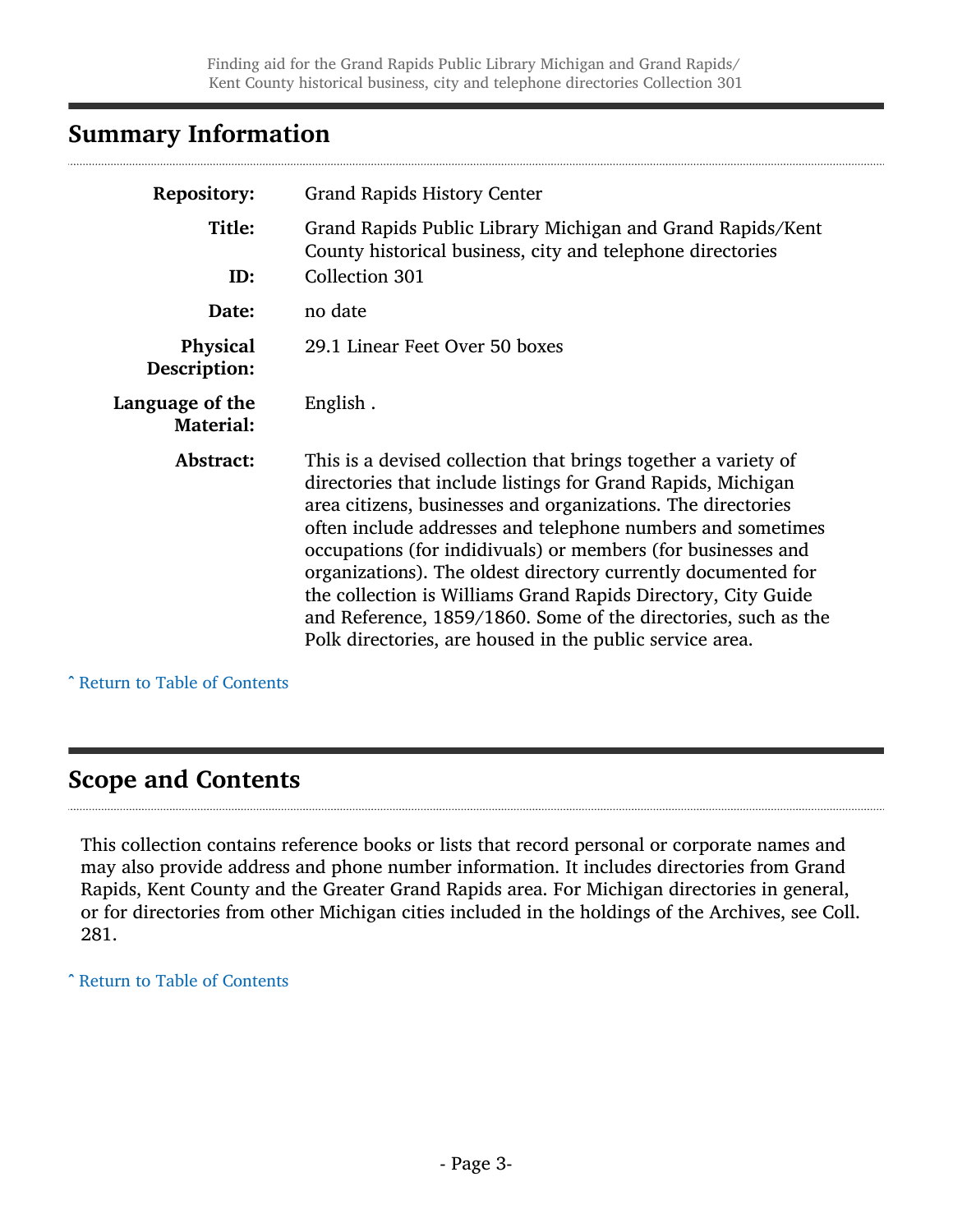# <span id="page-3-0"></span>Administrative Information

## Publication Statement

Grand Rapids History Center

111 Library Street NE Grand Rapids, Michigan 49503 [localhis@grpl.org](mailto:localhis@grpl.org) URL: <https://www.grpl.org/research/history/>

## Conditions Governing Use

Several of the volumes are in poor condition and additional preservation microfilm will be sought when possible. Due to this poor condition, heavy use and great importance of these sources, photocopying is only available for those items which already have microfilm, or with staff permission, where the physical condition of the item permits.

^ [Return to Table of Contents](#page-1-0)

# <span id="page-3-1"></span>Related Materials

## Related Materials

Directories can be found in other archival collections, particularly as related to organizations. These are too numerous to repeat here though some areas of research are suggested.

Church Directories may be found in Collection 096, Western Michigan Genealogical Society church records; Collection 270, Gathered at the River and Collection 347, Grand Rapids Public Library church references collection.

Business Directories may also be found in Collection 046, Grand Rapids Chamber of Commerce.

Directories for clubs and organizations can be found in individual collections or in Collection 216, Grand Rapids Public Library Ephemera collection.

^ [Return to Table of Contents](#page-1-0)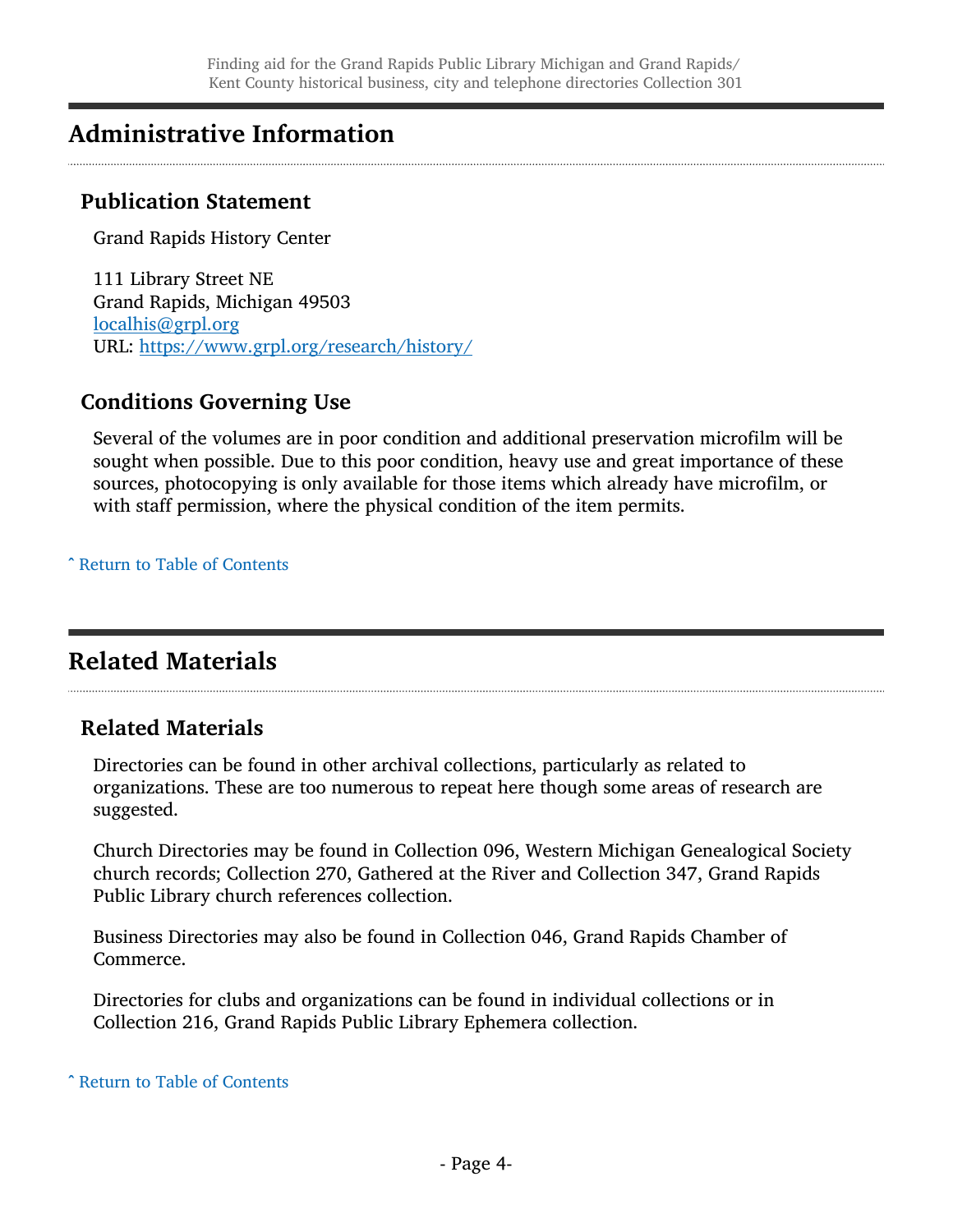# <span id="page-4-0"></span>Controlled Access Headings

- Grand Rapids (Mich.) -- History
- Business Enterprises -- Michigan -- Grand Rapids Region
- directories

# <span id="page-4-1"></span>Collection Inventory

## <span id="page-4-2"></span>Series I. Business Directories

| Title/Description                                                                                                                                                                                                                                                                                | <b>Instances</b> |
|--------------------------------------------------------------------------------------------------------------------------------------------------------------------------------------------------------------------------------------------------------------------------------------------------|------------------|
| Bards & Co.'s Classified Business Directory of Grand Rapids,<br>Saginaw, Bay City, Muskegon, Jackson, Kalamazoo, Battle<br>Creek, Lansing, Flint, Etc. for the years  / compiled by<br>M.M. Pruden. N.Y. : Bards & Co. ; G.R. : Press of the Dean<br>Printing Co. 1897-1898. Formerly M910.3.B23 |                  |
| Physical Location: This item is rare & very fragile. It is<br>housed in the Publisher and Publishing Collection under<br>Dean Printing.                                                                                                                                                          |                  |
| Business & Professional Directory of Kent Co., Mi Battle<br>Creek : Union Publ., Dec. 1896. Formerly MK910.3.Un3 00.<br>[1187].1                                                                                                                                                                 | Box 1            |
| [Business and Resort Directory of Grand Rapids, Holland &<br>Grand Haven  Oct. 1929]. Formerly MK910.2.B964. 00.<br>$[1189]$ .1, 1929-10                                                                                                                                                         | Box 1            |
| Grand Rapids : a good place to live : the business,<br>manufacturing, educational & social center of Western<br>Michigan / White Printing Co., 1912 00.[2154].1                                                                                                                                  | Box 1            |
| Grand Rapids Almanac and Business Directory, 1872                                                                                                                                                                                                                                                | Box 1            |
| Grand Rapids Alternative Directory. Summer. 1986.496,<br>1986                                                                                                                                                                                                                                    | Box 1            |
| Issue I Grand Rapids Business Directory / Grand Rapids<br>Listing Co. Various printers. Formerly MKG650.G76. 00.<br>[3223].1, 1927-02                                                                                                                                                            | Box 1.5          |
| Issue II Grand Rapids Business Directory / Grand Rapids<br>Listing Co. Various printers. Formerly MKG650.G76. 00.<br>[3223].2, 1927-10                                                                                                                                                           | Box 1.5          |
| Issue III Grand Rapids Business Directory / Grand Rapids<br>Listing Co. Various printers. Formerly MKG650.G76.00.<br>[3223].3, 1928-10                                                                                                                                                           | Box 1.5          |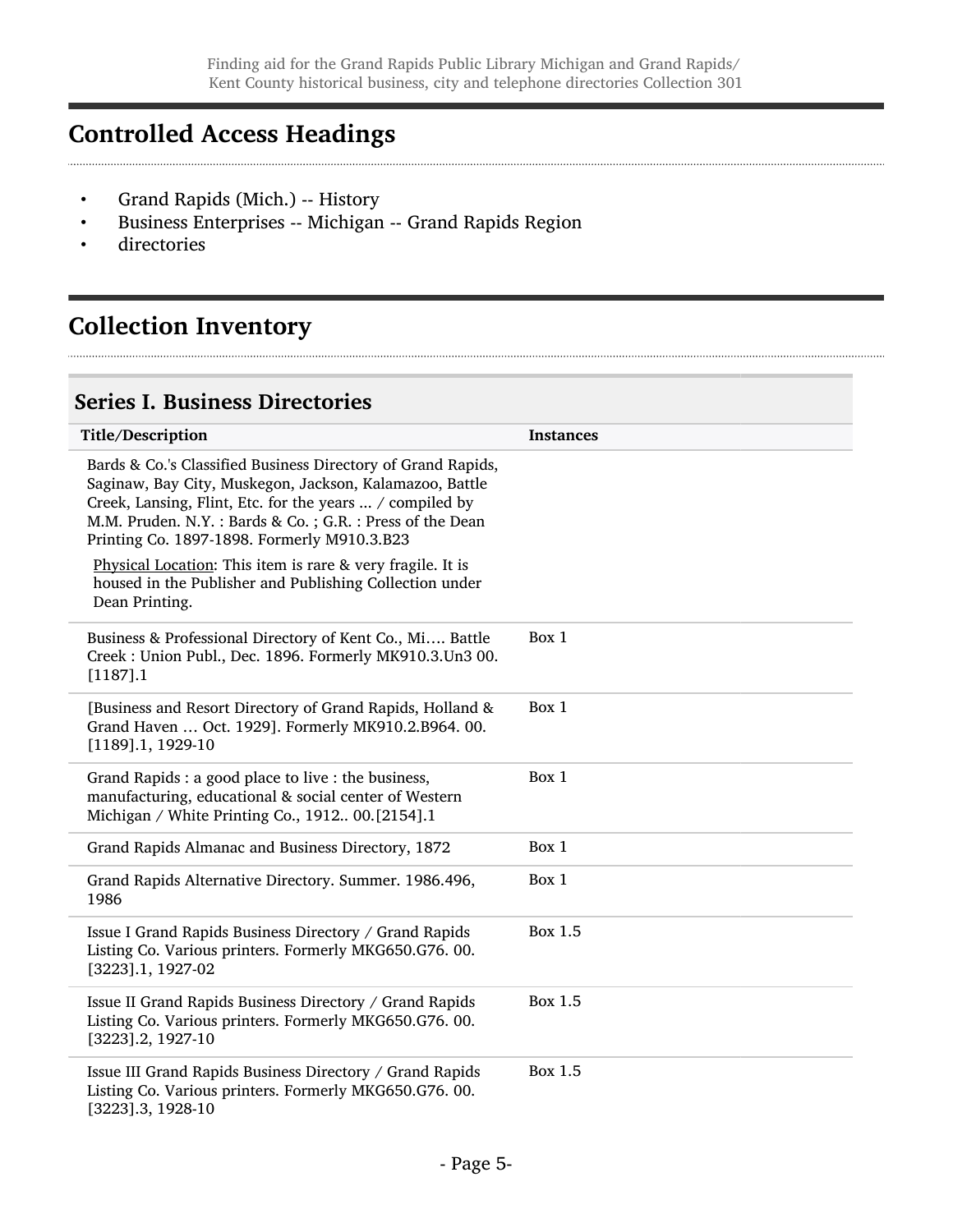| Grand Rapids Business Directory / Grand Rapids Listing<br>Co. Various printers. Formerly MKG650.G76. 00.[3223].4,<br>1931-03                                                                        | Box 1.5 |
|-----------------------------------------------------------------------------------------------------------------------------------------------------------------------------------------------------|---------|
| Grand Rapids Business Directory / Grand Rapids Listing<br>Co. Various printers. Formerly MKG650.G76. 00.[3223].5,<br>1933-10                                                                        | Box 1.5 |
| Grand Rapids Business Directory / Grand Rapids Listing Co.<br>Various printers. 00.[1190].1, 1931-03                                                                                                | Box 1   |
| Grand Rapids Business Directory / Grand Rapids Listing Co.<br>Various printers. 00.[1193].1, 1933-04                                                                                                | Box 1   |
| Local First : a campaign of BALLE West Michigan (Business<br>Alliance for Local Living Economies) c/o Bassani Assoc.<br>[2004] 2004.021G                                                            | Box 1   |
| <b>General</b>                                                                                                                                                                                      |         |
| Accompanying newspaper clipping "Shopping effort<br>focuses on locally owned stores" GR Press, Dec. 1,<br>2004.                                                                                     |         |
| Web pages, including more news article & Local First<br>home page.                                                                                                                                  |         |
| Local First Business Directory, 2007. 2007.010.2.9                                                                                                                                                  | Box 1   |
| Pocket Directory of Grand Rapids : the highly diversified<br>industrial city, metropolis of Western Michigan : a<br>convention City Supreme  / by Geo. E. Prickett. 1946. 2<br>Copies. 1999.122.1-2 | Box 1   |
| Pocket Directory of Grand Rapids, 1949-1950                                                                                                                                                         | Box 1   |
| <b>General</b>                                                                                                                                                                                      |         |
| Has Caine Steel Co. stamp on first page, red ink.                                                                                                                                                   |         |
| Pocket Directory of Grand Rapids, (2017.076), 1950-1951                                                                                                                                             | Box 1   |
| Pocket Directory of Grand Rapids, 1955-1956                                                                                                                                                         | Box 1   |
| Western Michigan BBB Consumer Guide : a directory of<br>better business bureau members and consumer tips. 00.<br>[4012].1, 2002-2003                                                                | Box 1   |
| ^ Return to Table of Contents                                                                                                                                                                       |         |
|                                                                                                                                                                                                     |         |

## <span id="page-5-0"></span>Series II. City/County Directories

# <span id="page-5-1"></span>Subseries A. Grand Rapids Directories

Title/Description Instances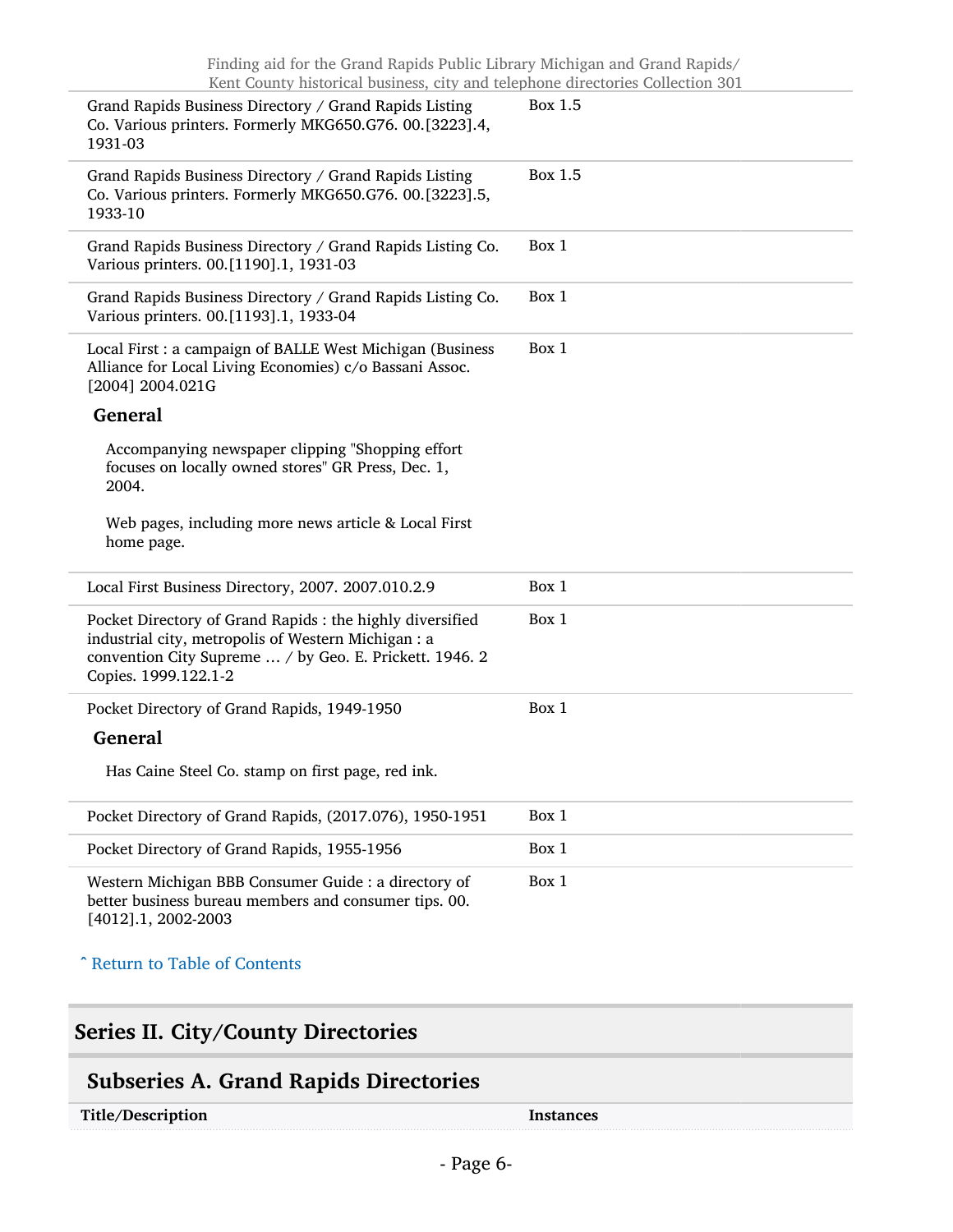Finding aid for the Grand Rapids Public Library Michigan and Grand Rapids/ Kent County historical business, city and telephone directories Collection 301 Williams Grand Rapids directory, City Guide & Business Mirror / C.S. Williams. G.R. : P.G. Hodenpyl. v. 1, 1859-1860, 1859 Physical Location: GRHSC REF.  $\sim$ 

| Directory of the City of Grand Rapids for 1870-1871,<br>containing a complete list of all residents of the city / J.D.<br>Dillenback & Co. Formerly MKG910.3.G76. 00.[1827].1 | Box 4   |
|-------------------------------------------------------------------------------------------------------------------------------------------------------------------------------|---------|
| Grand Rapids City Guide and Directory 1891-1892. M.J.<br>Kolts and Sons. 2012.020                                                                                             | Box 4   |
| Grand Rapids Directory for 1886-1887. Contains only the<br>front cover. MKG910.3 P75                                                                                          | Box 5.7 |
|                                                                                                                                                                               |         |

## <span id="page-6-0"></span>Subseries B. R.L. Polk City & County Directories.

#### General

Select early years of the Polk directories include County information, as noted below. Other years contain only Grand Rapids city information. In the 1960's there were two sets, one for Grand Rapids, and one for the Suburban area of Grand Rapids. More recently, the directly has become a two volume County-wide directly.

## Grand Rapids / Kent County

### Public Access Set: Microfilm

Physical Location: Located in the GRHSC Book Collection, Public Service Area. Copying available from microfilm set only

#### General

Also Available: R.L. Polk & Co.'s 1912 Grand Rapids Street and Avenue Guide and Directory of Householders. 2 photocopies.

### Biographical / Historical

In 1912, a major renumbering of many Grand Rapids Streets occurred, changing the historical Canal St., for example, into Monroe Ave., north. This separate 1912 street guide documented those changes. The regular 1912 City Directory for that time period does this as well.

| Title/Description                   | <b>Instances</b> |
|-------------------------------------|------------------|
| R.L. Polk City Directory, 1865-1875 |                  |
| R.L. Polk City Directory, 1875-1880 |                  |
| R.L. Polk City Directory, 1880-1882 |                  |
| R.L. Polk City Directory, 1882-1885 |                  |
|                                     |                  |

#### General

Includes Kent co.

R.L. Polk City Directory, 1885-1887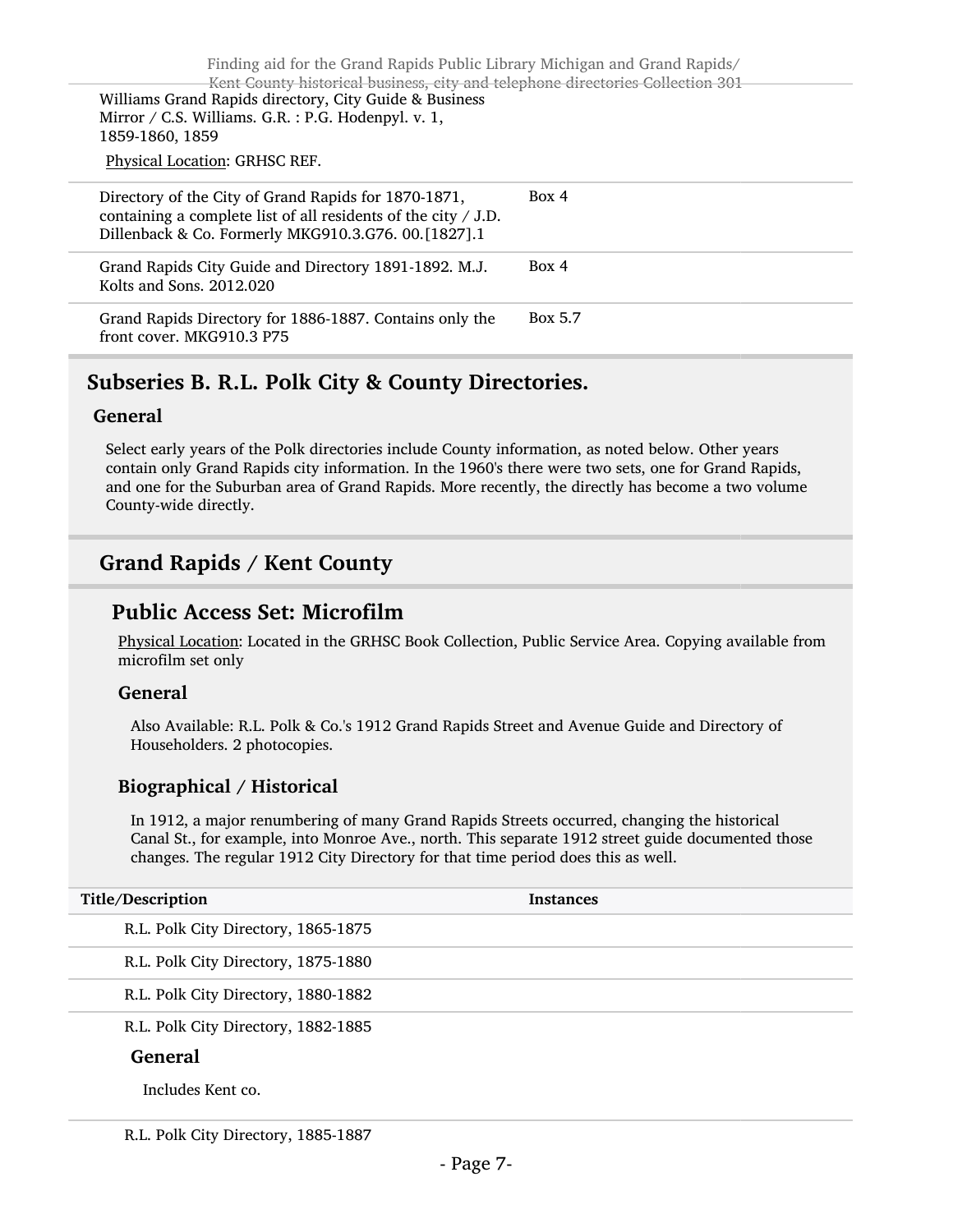#### General

Includes Kent co.

R.L. Polk City Directory, 1887-1888

#### General

Includes Kent co.

R.L. Polk City Directory, 1889-1890

#### General

Includes Kent co.

R.L. Polk City Directory, 1891

R.L. Polk City Directory, 1892

#### General

Includes Kent co.

R.L. Polk City Directory, 1893

R.L. Polk City Directory, 1894

#### General

Includes Kent Co.

R.L. Polk City Directory, 1895

R.L. Polk City Directory, 1896

#### General

Includes Kent Co.

R.L. Polk City Directory, 1897

R.L. Polk City Directory, 1898

#### General

Includes Kent co.

R.L. Polk City Directory, 1899

R.L. Polk City Directory, 1900

R.L. Polk City Directory, 1901

R.L. Polk City Directory, 1902-1903

R.L. Polk City Directory, 1904-1905

R.L. Polk City Directory, 1906-1907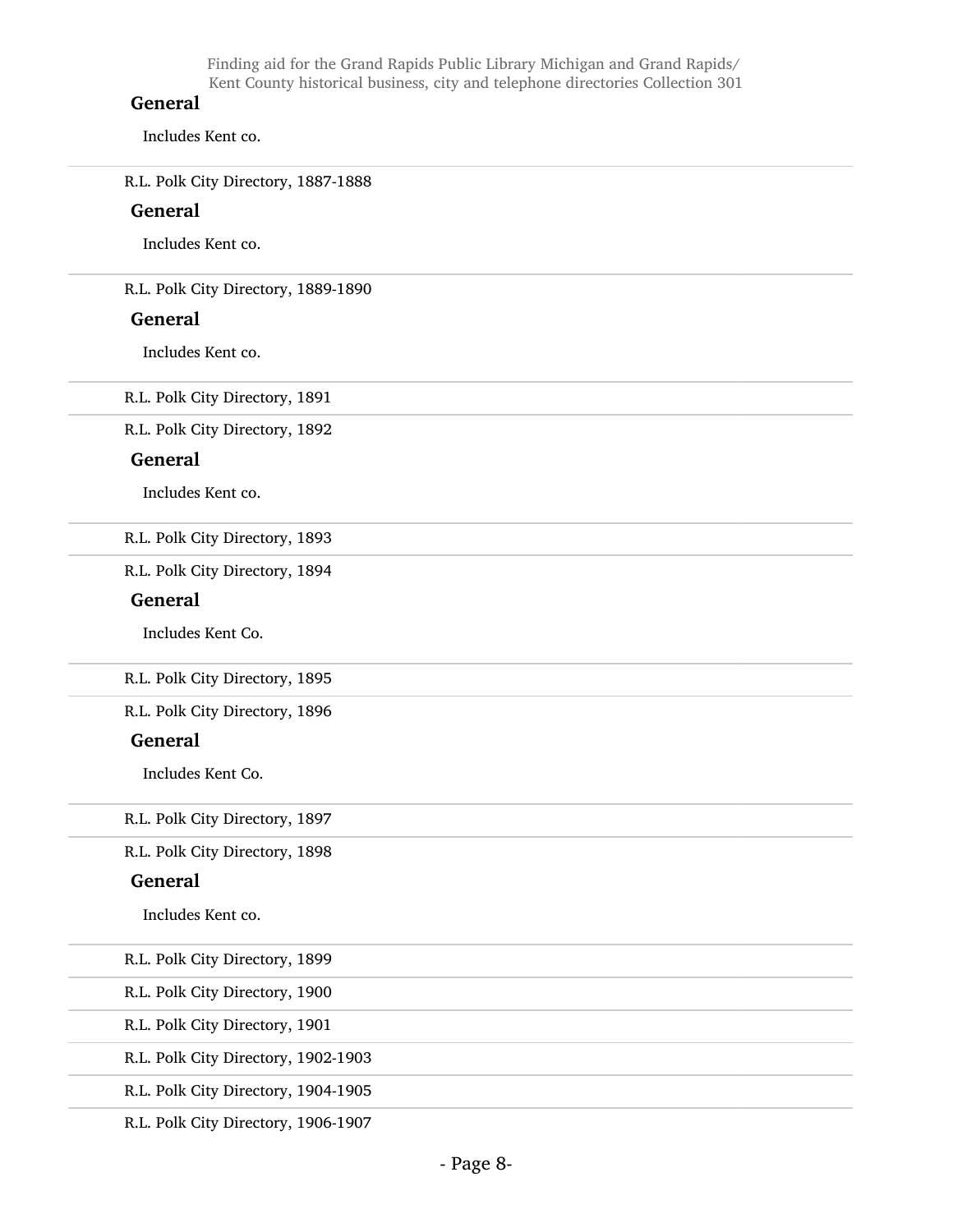| Finding aid for the Grand Rapids Public Library Michigan and Grand Rapids/<br>Kent County historical business, city and telephone directories Collection 301<br>R.L. Polk City Directory, 1908-1909 |  |
|-----------------------------------------------------------------------------------------------------------------------------------------------------------------------------------------------------|--|
| R.L. Polk City Directory, 1910-1911                                                                                                                                                                 |  |
| R.L. Polk City Directory, 1912-1913                                                                                                                                                                 |  |
| R.L. Polk City Directory, 1914-1915                                                                                                                                                                 |  |
| R.L. Polk City Directory, 1916-1917                                                                                                                                                                 |  |
| R.L. Polk City Directory, 1918-1919                                                                                                                                                                 |  |
| R.L. Polk City Directory, 1920-1921                                                                                                                                                                 |  |
| R.L. Polk City Directory, 1922-1923                                                                                                                                                                 |  |
| R.L. Polk City Directory, 1924-1925                                                                                                                                                                 |  |
| R.L. Polk City Directory, 1927                                                                                                                                                                      |  |
| R.L. Polk City Directory, 1928-1929                                                                                                                                                                 |  |
| R.L. Polk City Directory, 1930-1931                                                                                                                                                                 |  |
| R.L. Polk City Directory, 1932-1933                                                                                                                                                                 |  |
| R.L. Polk City Directory, 1934-1935                                                                                                                                                                 |  |

# Public Access Set: Paper holdings

Physical Location: Located in the GRHSC Book Collection, Public Service Area

| Title/Description                          | <b>Instances</b> |
|--------------------------------------------|------------------|
| Torn page 3⁄4. Advertising. 31st ed., 1903 | Box 4            |
| R.L. Polk City & County Directory, 1905    |                  |
| R.L. Polk City & County Directory, 1906    |                  |
| R.L. Polk City & County Directory, 1908    |                  |
| R.L. Polk City & County Directory, 1911    |                  |
| R.L. Polk City & County Directory, 1917    |                  |
| R.L. Polk City & County Directory, 1919    |                  |
| R.L. Polk City & County Directory, 1922    |                  |
| R.L. Polk City & County Directory, 1925    |                  |
| R.L. Polk City & County Directory, 1926    |                  |
| R.L. Polk City & County Directory, 1929    |                  |
| R.L. Polk City & County Directory, 1931    |                  |
| R.L. Polk City & County Directory, 1932    |                  |
| R.L. Polk City & County Directory, 1933    |                  |
| R.L. Polk City & County Directory, 1935    |                  |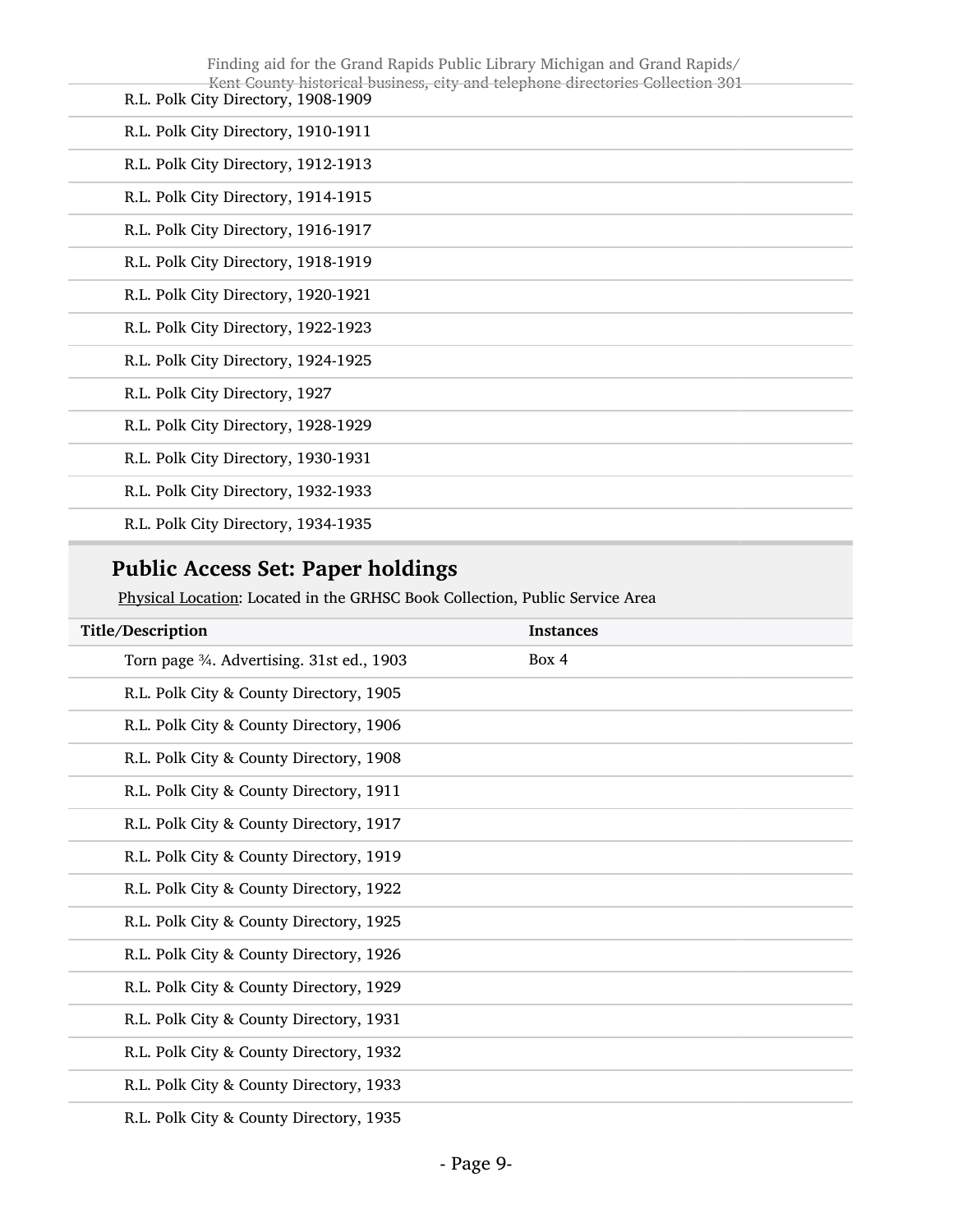| Finding aid for the Grand Rapids Public Library Michigan and Grand Rapids/<br>Kent County historical business, city and telephone directories Collection 301 |
|--------------------------------------------------------------------------------------------------------------------------------------------------------------|
| R.L. Polk City & County Directory, 1936                                                                                                                      |
| R.L. Polk City & County Directory, 1937                                                                                                                      |
| R.L. Polk City & County Directory, 1938                                                                                                                      |
| R.L. Polk City & County Directory, 1939                                                                                                                      |
| R.L. Polk City & County Directory, 1940                                                                                                                      |
| R.L. Polk City & County Directory, 1941                                                                                                                      |
| R.L. Polk City & County Directory, 1942                                                                                                                      |
| R.L. Polk City & County Directory, 1943-1944                                                                                                                 |
| R.L. Polk City & County Directory, 1946                                                                                                                      |
| R.L. Polk City & County Directory, 1948                                                                                                                      |
| R.L. Polk City & County Directory, 1949                                                                                                                      |
| R.L. Polk City & County Directory, 1951                                                                                                                      |
| R.L. Polk City & County Directory, 1953                                                                                                                      |
| R.L. Polk City & County Directory, 1954                                                                                                                      |
| R.L. Polk City & County Directory, 1955                                                                                                                      |
| R.L. Polk City & County Directory, 1956                                                                                                                      |
| R.L. Polk City & County Directory, 1958                                                                                                                      |
| R.L. Polk City & County Directory, 1959                                                                                                                      |
| R.L. Polk City & County Directory, 1960                                                                                                                      |
| R.L. Polk City & County Directory, 1961                                                                                                                      |
| R.L. Polk City & County Directory, 1962                                                                                                                      |
| R.L. Polk City & County Directory, 1963                                                                                                                      |
| R.L. Polk City & County Directory, 1964                                                                                                                      |
| R.L. Polk City & County Directory, 1965                                                                                                                      |
| R.L. Polk City & County Directory, 1966                                                                                                                      |
| R.L. Polk City & County Directory, 1967                                                                                                                      |
| R.L. Polk City & County Directory, 1968                                                                                                                      |
| R.L. Polk City & County Directory, 1969                                                                                                                      |
| R.L. Polk City & County Directory, 1970                                                                                                                      |
| R.L. Polk City & County Directory, 1971                                                                                                                      |
| R.L. Polk City & County Directory, 1972                                                                                                                      |
|                                                                                                                                                              |

R.L. Polk City & County Directory, 1973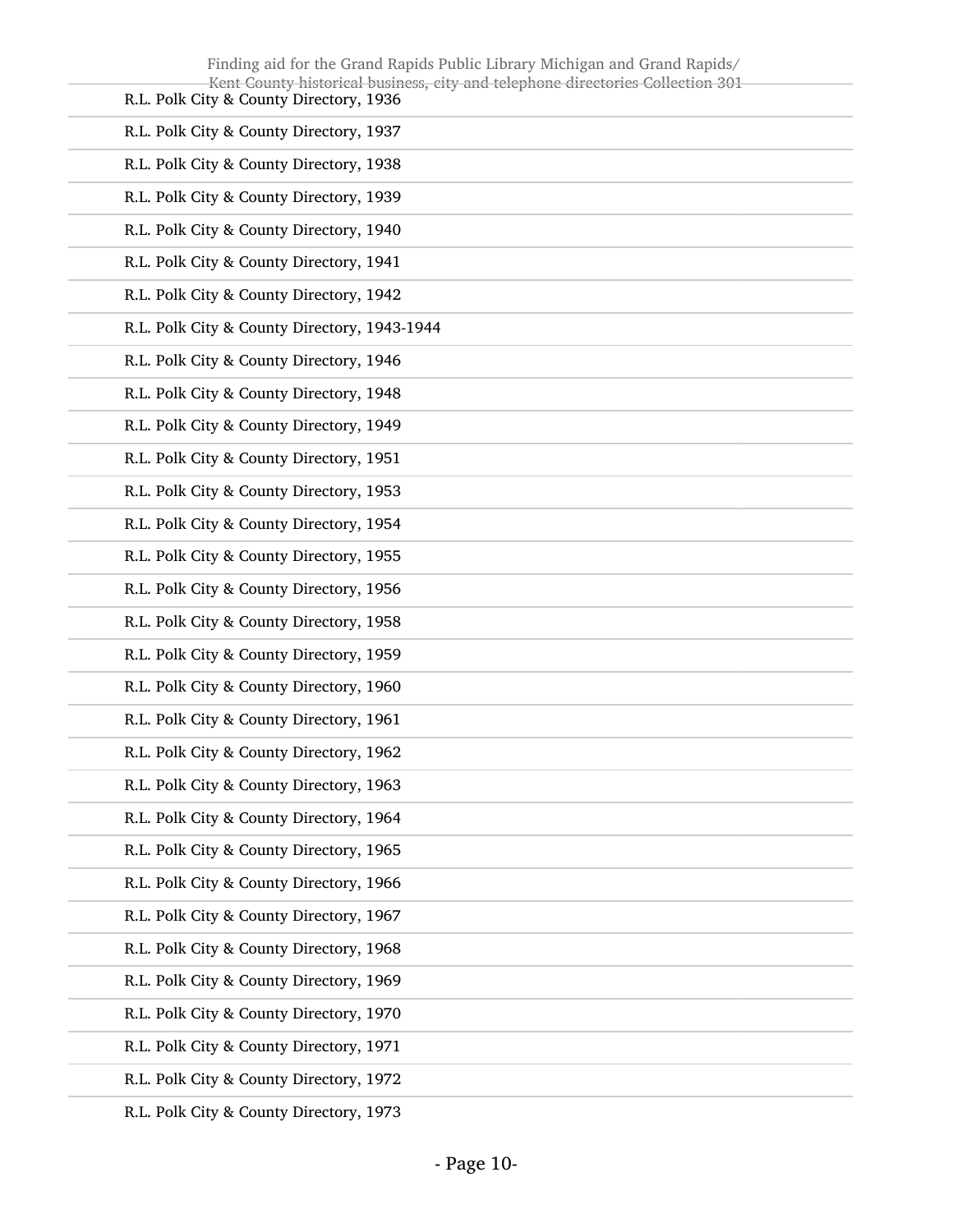| Finding aid for the Grand Rapids Public Library Michigan and Grand Rapids/<br>Kent County historical business, city and telephone directories Collection 301 |
|--------------------------------------------------------------------------------------------------------------------------------------------------------------|
| R.L. Polk City & County Directory, 1974                                                                                                                      |
| R.L. Polk City & County Directory, 1975                                                                                                                      |
| R.L. Polk City & County Directory, 1976                                                                                                                      |
| R.L. Polk City & County Directory, 1977                                                                                                                      |
| R.L. Polk City & County Directory, 1978                                                                                                                      |
| R.L. Polk City & County Directory, 1979                                                                                                                      |
| R.L. Polk City & County Directory, 1980                                                                                                                      |
| R.L. Polk City & County Directory, 1981                                                                                                                      |
| R.L. Polk City & County Directory, 1982                                                                                                                      |
| R.L. Polk City & County Directory, 1983                                                                                                                      |
| R.L. Polk City & County Directory, 1984                                                                                                                      |
| R.L. Polk City & County Directory, 1985                                                                                                                      |
| R.L. Polk City & County Directory, 1986                                                                                                                      |
| R.L. Polk City & County Directory, 1987                                                                                                                      |
| R.L. Polk City & County Directory, 1988                                                                                                                      |
| R.L. Polk City & County Directory, 1990                                                                                                                      |
| R.L. Polk City & County Directory, 1992                                                                                                                      |
| R.L. Polk City & County Directory, 1993                                                                                                                      |
| R.L. Polk City & County Directory, 1994                                                                                                                      |
| R.L. Polk City & County Directory, 1995                                                                                                                      |
| R.L. Polk City & County Directory, 1996-1997                                                                                                                 |
| R.L. Polk City & County Directory, 1998                                                                                                                      |
| Polk Kent County Directory, East, 1999                                                                                                                       |
| Polk Kent County Directory, West, 1999                                                                                                                       |
| Polk Kent County Directory, East, 2000                                                                                                                       |
| Polk Kent County Directory, West, 2000                                                                                                                       |
| Polk Kent County Directory, East v.1, 2001                                                                                                                   |
| Polk Kent County Directory, East v.2, 2001                                                                                                                   |
| Polk Kent County Directory, West, 2001                                                                                                                       |
| Polk Kent County Directory, East, 2002                                                                                                                       |
| Polk Kent County Directory, West, 2002                                                                                                                       |
|                                                                                                                                                              |

Polk Kent County Directory, East, Vol. 1, 2003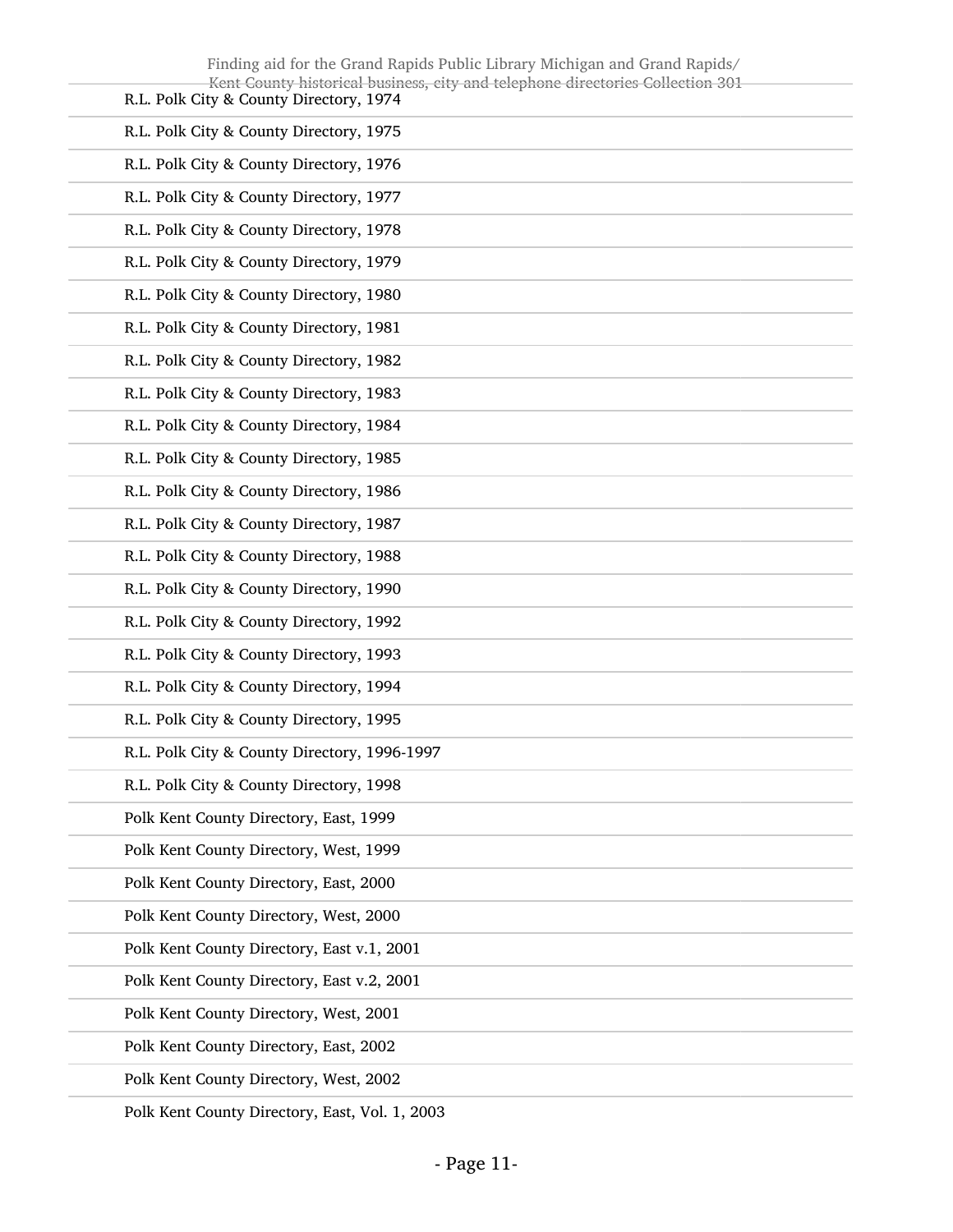## R.L. Polk Kent County Suburban Directories, 1957-1997

| Title/Description                                   | <b>Instances</b> |
|-----------------------------------------------------|------------------|
| R.L. Polk Kent County Suburban Directory, 1957      |                  |
| R.L. Polk Kent County Suburban Directory, 1958      |                  |
| R.L. Polk Kent County Suburban Directory, 1959-1960 |                  |
| R.L. Polk Kent County Suburban Directory, 1961      |                  |
| R.L. Polk Kent County Suburban Directory, 1962      |                  |
| R.L. Polk Kent County Suburban Directory, 1963      |                  |
| R.L. Polk Kent County Suburban Directory, 1964      |                  |
| R.L. Polk Kent County Suburban Directory, 1965      |                  |
| R.L. Polk Kent County Suburban Directory, 1966      |                  |
| R.L. Polk Kent County Suburban Directory, 1967      |                  |
| R.L. Polk Kent County Suburban Directory, 1968      |                  |
| R.L. Polk Kent County Suburban Directory, 1969      |                  |
| R.L. Polk Kent County Suburban Directory, 1970      |                  |
| R.L. Polk Kent County Suburban Directory, 1971      |                  |
| R.L. Polk Kent County Suburban Directory, 1972      |                  |
| R.L. Polk Kent County Suburban Directory, 1973      |                  |
| R.L. Polk Kent County Suburban Directory, 1974      |                  |
| R.L. Polk Kent County Suburban Directory, 1975      |                  |
| R.L. Polk Kent County Suburban Directory, 1976      |                  |
| R.L. Polk Kent County Suburban Directory, 1977      |                  |
| R.L. Polk Kent County Suburban Directory, 1978      |                  |
| R.L. Polk Kent County Suburban Directory, 1979      |                  |
| R.L. Polk Kent County Suburban Directory, 1980      |                  |
| R.L. Polk Kent County Suburban Directory, 1981      |                  |
| R.L. Polk Kent County Suburban Directory, 1982      |                  |
| R.L. Polk Kent County Suburban Directory, 1983      |                  |
| R.L. Polk Kent County Suburban Directory, 1984      |                  |
| R.L. Polk Kent County Suburban Directory, 1985      |                  |
| D.I. Dolly Kent County Suburban Directory, 1006     |                  |

R.L. Polk Kent County Suburban Directory, 1986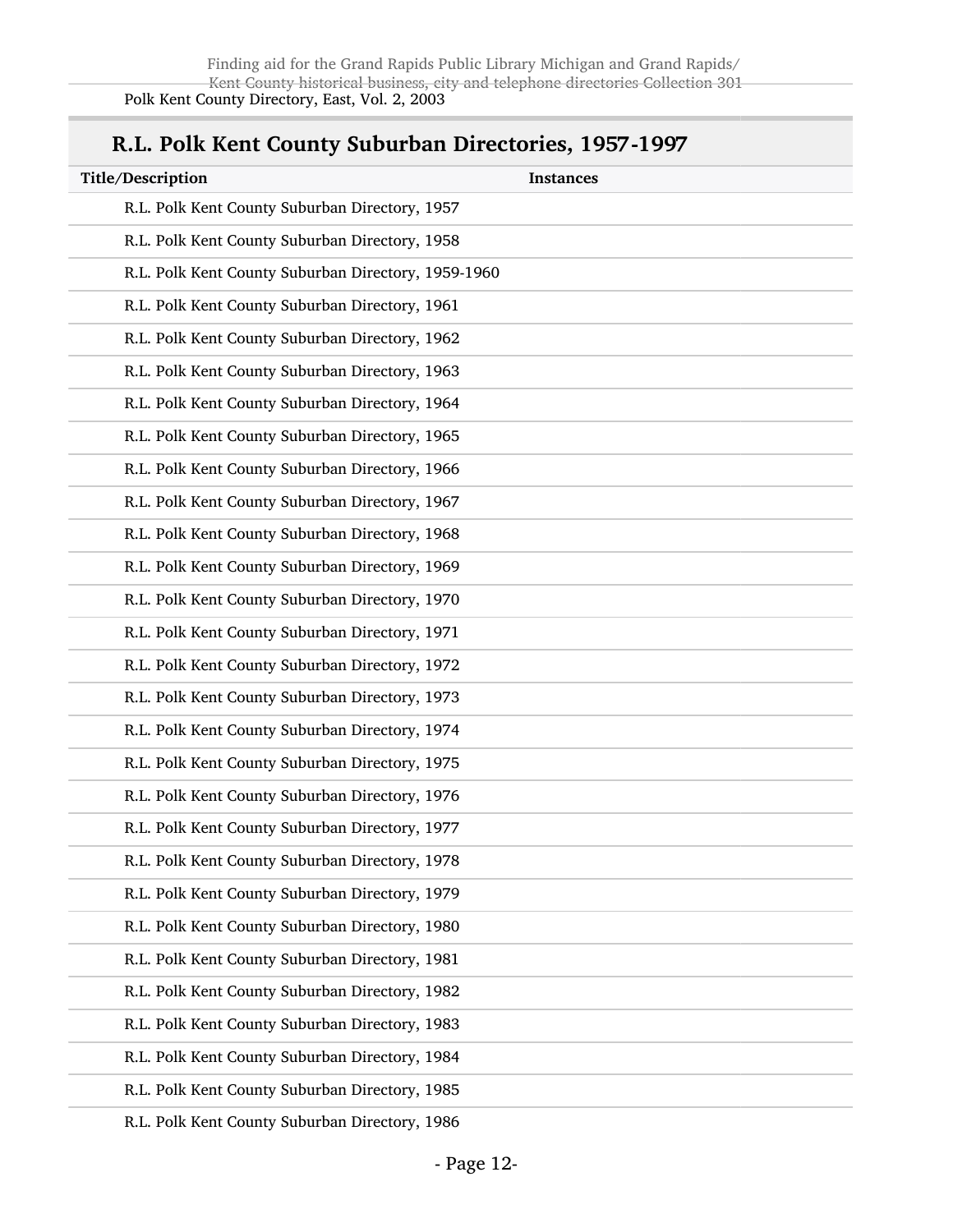| Finding aid for the Grand Rapids Public Library Michigan and Grand Rapids/<br>Kent County historical business, city and telephone directories Collection 301 |  |
|--------------------------------------------------------------------------------------------------------------------------------------------------------------|--|
| R.L. Polk Kent County Suburban Directory, 1987                                                                                                               |  |
| R.L. Polk Kent County Suburban Directory, 1988                                                                                                               |  |
| R.L. Polk Kent County Suburban Directory, 1990                                                                                                               |  |
| R.L. Polk Kent County Suburban Directory, 1991                                                                                                               |  |
| R.L. Polk Kent County Suburban Directory, 1992                                                                                                               |  |
| R.L. Polk Kent County Suburban Directory, 1994                                                                                                               |  |
| R.L. Polk Kent County Suburban Directory, 1995                                                                                                               |  |
| R.L. Polk Kent County Suburban Directory, 1996                                                                                                               |  |
| R.L. Polk Kent County Suburban Directory, 1997                                                                                                               |  |
| R.L. Polk Kent County Suburban Directory                                                                                                                     |  |

supplement, 1997

## Archival Master Set, 1859-2003

Physical Location: Located in the Staff Workroom

| Title/Description                            | <b>Instances</b> |
|----------------------------------------------|------------------|
| R.L. Polk City & County Directory, 1859-1860 |                  |
| R.L. Polk City & County Directory, 1865      |                  |
| R.L. Polk City & County Directory, 1867-1868 |                  |
| R.L. Polk City & County Directory, 1868-1869 |                  |
| R.L. Polk City & County Directory, 1872-1873 |                  |
| R.L. Polk City & County Directory, 1873-1874 |                  |
| R.L. Polk City & County Directory, 1874-1875 |                  |
| R.L. Polk City & County Directory, 1875-1876 |                  |
| R.L. Polk City & County Directory, 1876-1877 |                  |
| R.L. Polk City & County Directory, 1877-1878 |                  |
| R.L. Polk City & County Directory, 1878-1879 |                  |
| R.L. Polk City & County Directory, 1879-1880 |                  |
| R.L. Polk City & County Directory, 1880-1881 |                  |
| R.L. Polk City & County Directory, 1881-1882 |                  |
| R.L. Polk City & County Directory, 1882-1883 |                  |
| R.L. Polk City & County Directory, 1883-1884 |                  |
| R.L. Polk City & County Directory, 1884-1885 |                  |
| R.L. Polk City & County Directory, 1885-1886 |                  |
| R.L. Polk City & County Directory, 1886-1887 |                  |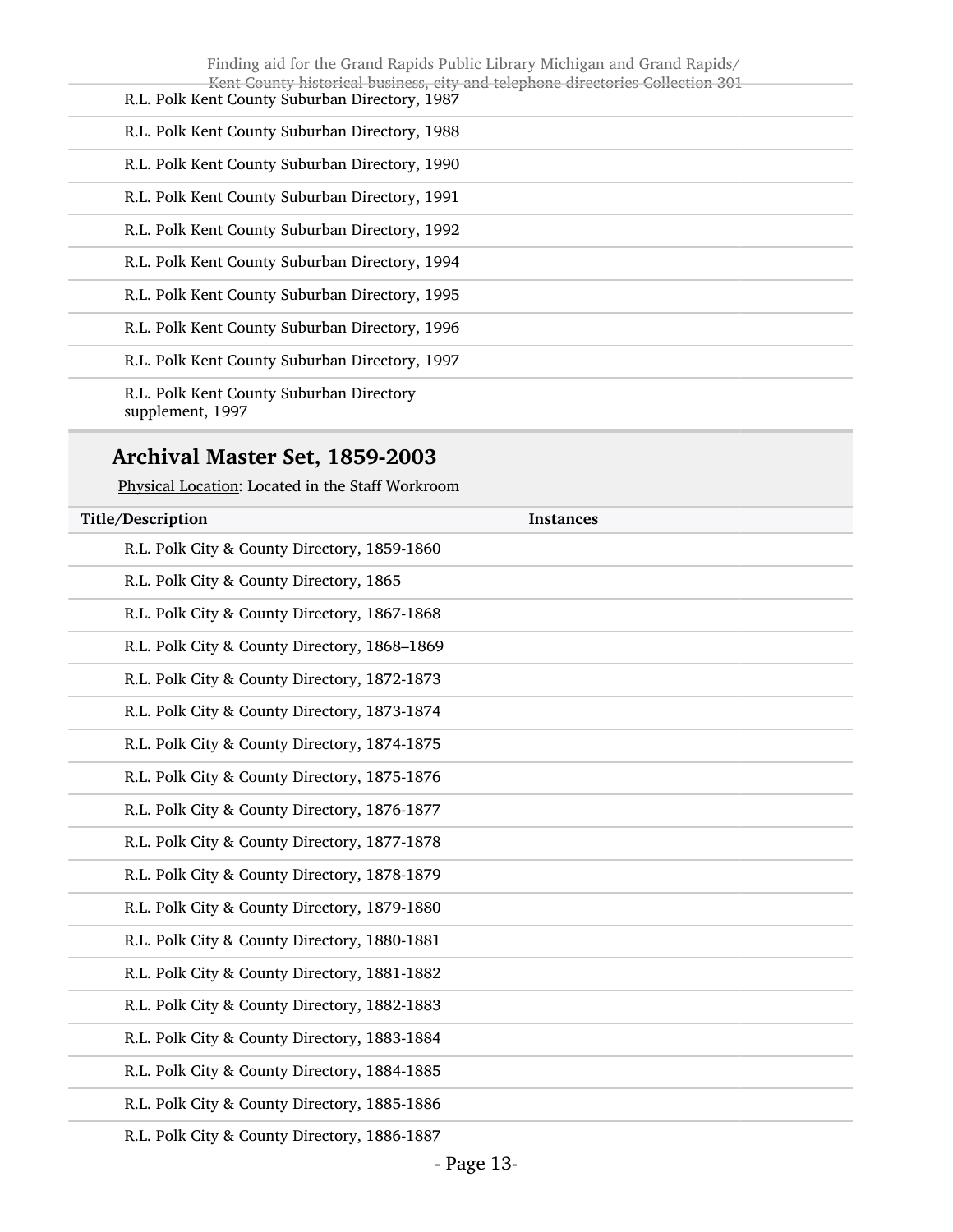| R.L. Polk City & County Directory, 1887                    |
|------------------------------------------------------------|
| R.L. Polk City & County Directory, 1888                    |
| R.L. Polk City & County Directory, 1889                    |
| R.L. Polk City & County Directory, 1890                    |
| R.L. Polk City & County Directory, 1891                    |
| R.L. Polk City & County Directory, 1892                    |
| R.L. Polk City & County Directory, 1893                    |
| R.L. Polk City & County Directory, 1894                    |
| R.L. Polk City & County Directory, 1895                    |
| R.L. Polk City & County Directory, 1896                    |
| R.L. Polk City & County Directory, 1897                    |
| R.L. Polk City & County Directory, 1898                    |
| R.L. Polk City & County Directory, 1899                    |
| R.L. Polk City & County Directory, 1900                    |
| R.L. Polk City & County Directory (business),<br>1900-1901 |
| R.L. Polk City & County Directory, 1901                    |
| R.L. Polk City & County Directory, 1902                    |
| R.L. Polk City & County Directory, 1903                    |
| R.L. Polk City & County Directory, 1904                    |
| R.L. Polk City & County Directory, 1906                    |
| R.L. Polk City & County Directory, 1907                    |
| R.L. Polk City & County Directory, 1908                    |
| R.L. Polk City & County Directory, 1909                    |
| R.L. Polk City & County Directory, 1910                    |
| R.L. Polk City & County Directory, 1911                    |
| R.L. Polk City & County Directory, 1912                    |
| R.L. Polk City & County Directory, 1913                    |
| R.L. Polk City & County Directory, 1914                    |
| R.L. Polk City & County Directory, 1915                    |
| R.L. Polk City & County Directory, 1916                    |
| R.L. Polk City & County Directory, 1917                    |
|                                                            |

R.L. Polk City & County Directory, 1918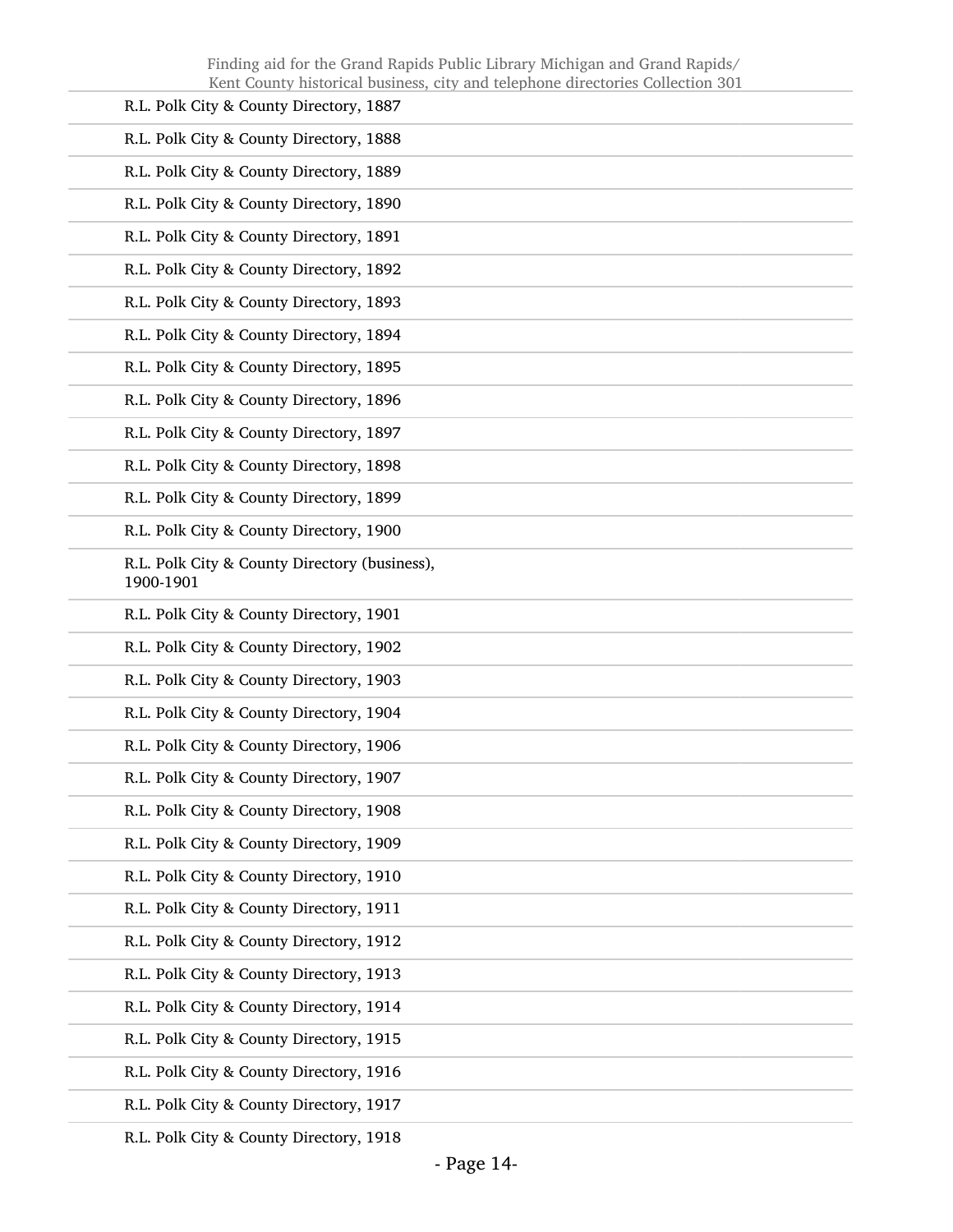| R.L. Polk City & County Directory, 1919      |
|----------------------------------------------|
| R.L. Polk City & County Directory, 1920      |
| R.L. Polk City & County Directory, 1921      |
| R.L. Polk City & County Directory, 1922      |
| R.L. Polk City & County Directory, 1923      |
| R.L. Polk City & County Directory, 1924      |
| R.L. Polk City & County Directory, 1925      |
| R.L. Polk City & County Directory, 1926      |
| R.L. Polk City & County Directory, 1927      |
| R.L. Polk City & County Directory, 1928      |
| R.L. Polk City & County Directory, 1929      |
| R.L. Polk City & County Directory, 1930      |
| R.L. Polk City & County Directory, 1931      |
| R.L. Polk City & County Directory, 1932      |
| R.L. Polk City & County Directory, 1933      |
| R.L. Polk City & County Directory, 1934      |
| R.L. Polk City & County Directory, 1935      |
| R.L. Polk City & County Directory, 1936      |
| R.L. Polk City & County Directory, 1937      |
| R.L. Polk City & County Directory, 1938      |
| R.L. Polk City & County Directory, 1939      |
| R.L. Polk City & County Directory, 1940      |
| R.L. Polk City & County Directory, 1941      |
| R.L. Polk City & County Directory, 1942      |
| R.L. Polk City & County Directory, 1943-1944 |
| R.L. Polk City & County Directory, 1945      |
| R.L. Polk City & County Directory, 1946      |
| R.L. Polk City & County Directory, 1948      |
| R.L. Polk City & County Directory, 1949      |
| R.L. Polk City & County Directory, 1951      |
| R.L. Polk City & County Directory, 1953      |
|                                              |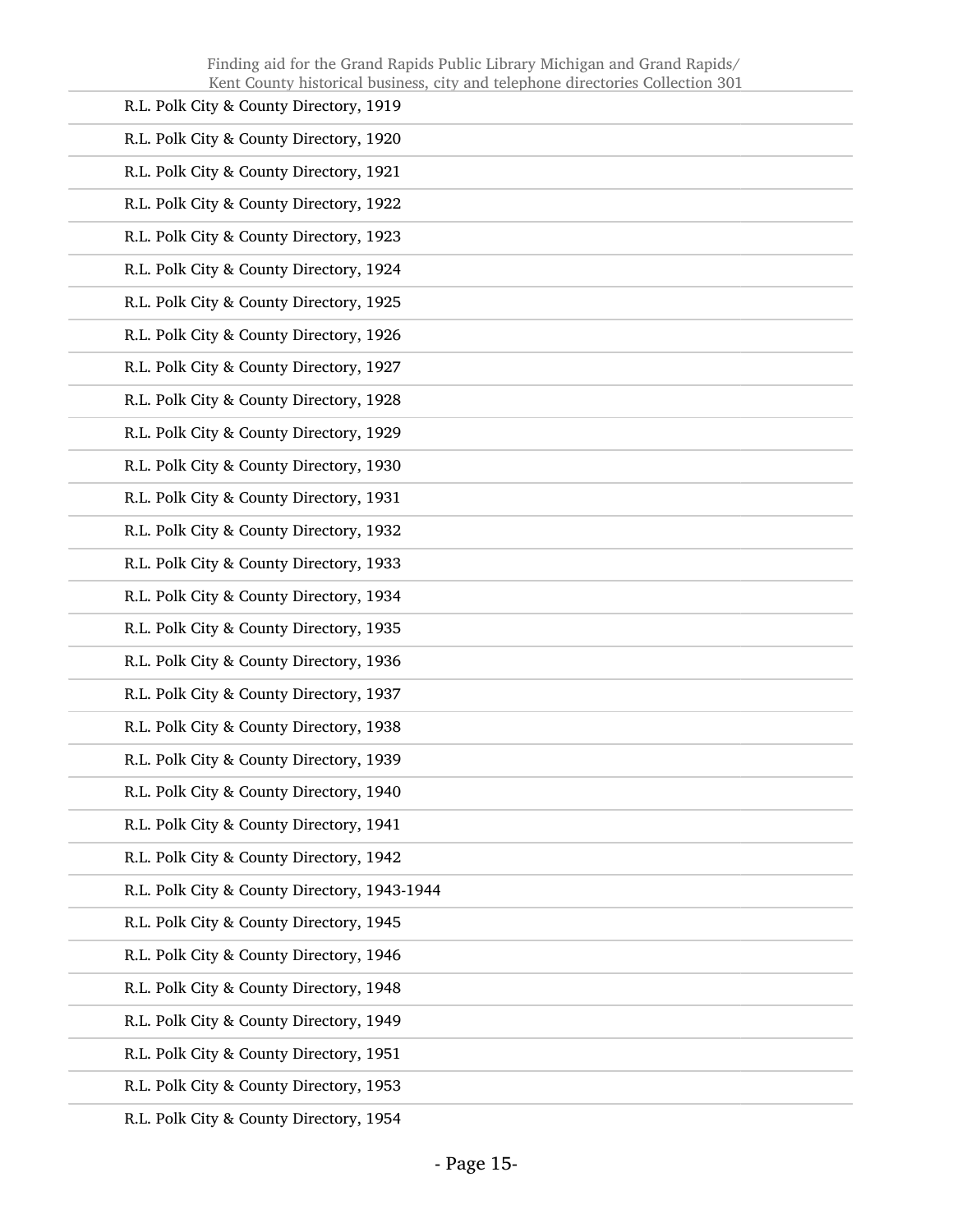| Finding aid for the Grand Rapids Public Library Michigan and Grand Rapids/<br>Kent County historical business, city and telephone directories Collection 301 |
|--------------------------------------------------------------------------------------------------------------------------------------------------------------|
| R.L. Polk City & County Directory, 1955                                                                                                                      |
| R.L. Polk City & County Directory, 1956                                                                                                                      |
| GR Address Telephone Directory, 1957                                                                                                                         |
| R.L. Polk City & County Directory, 1958                                                                                                                      |
| R.L. Polk City & County Directory, 1959                                                                                                                      |
| GR Address Telephone Directory, 1959                                                                                                                         |
| R.L. Polk City & County Directory, 1960                                                                                                                      |
| R.L. Polk City & County Directory, 1961                                                                                                                      |
| R.L. Polk City & County Directory, 1962                                                                                                                      |
| R.L. Polk City & County Directory, 1963                                                                                                                      |
| R.L. Polk City & County Directory, 1964                                                                                                                      |
| R.L. Polk City & County Directory, 1968                                                                                                                      |
| R.L. Polk City & County Directory, 1973                                                                                                                      |
| R.L. Polk City & County Directory, 1974                                                                                                                      |
| R.L. Polk City & County Directory, 1976                                                                                                                      |
| R.L. Polk City & County Directory, 1977                                                                                                                      |
| R.L. Polk City & County Directory, 1978                                                                                                                      |
| R.L. Polk City & County Directory, 1979                                                                                                                      |
| R.L. Polk City & County Directory, 1980                                                                                                                      |
| R.L. Polk City & County Directory, 1981                                                                                                                      |
| R.L. Polk City & County Directory, 1982                                                                                                                      |
| R.L. Polk City & County Directory, 1983                                                                                                                      |
| R.L. Polk City & County Directory, 1984                                                                                                                      |
| R.L. Polk City & County Directory, 1985                                                                                                                      |
| R.L. Polk City & County Directory, 1986                                                                                                                      |
| R.L. Polk City & County Directory, 1987                                                                                                                      |
| R.L. Polk City & County Directory, 1988                                                                                                                      |
| R.L. Polk City & County Directory, 1990                                                                                                                      |
| R.L. Polk City & County Directory, 1992                                                                                                                      |
| R.L. Polk City & County Directory, 1993                                                                                                                      |
| R.L. Polk City & County Directory, 1994                                                                                                                      |
|                                                                                                                                                              |

R.L. Polk City & County Directory, 1995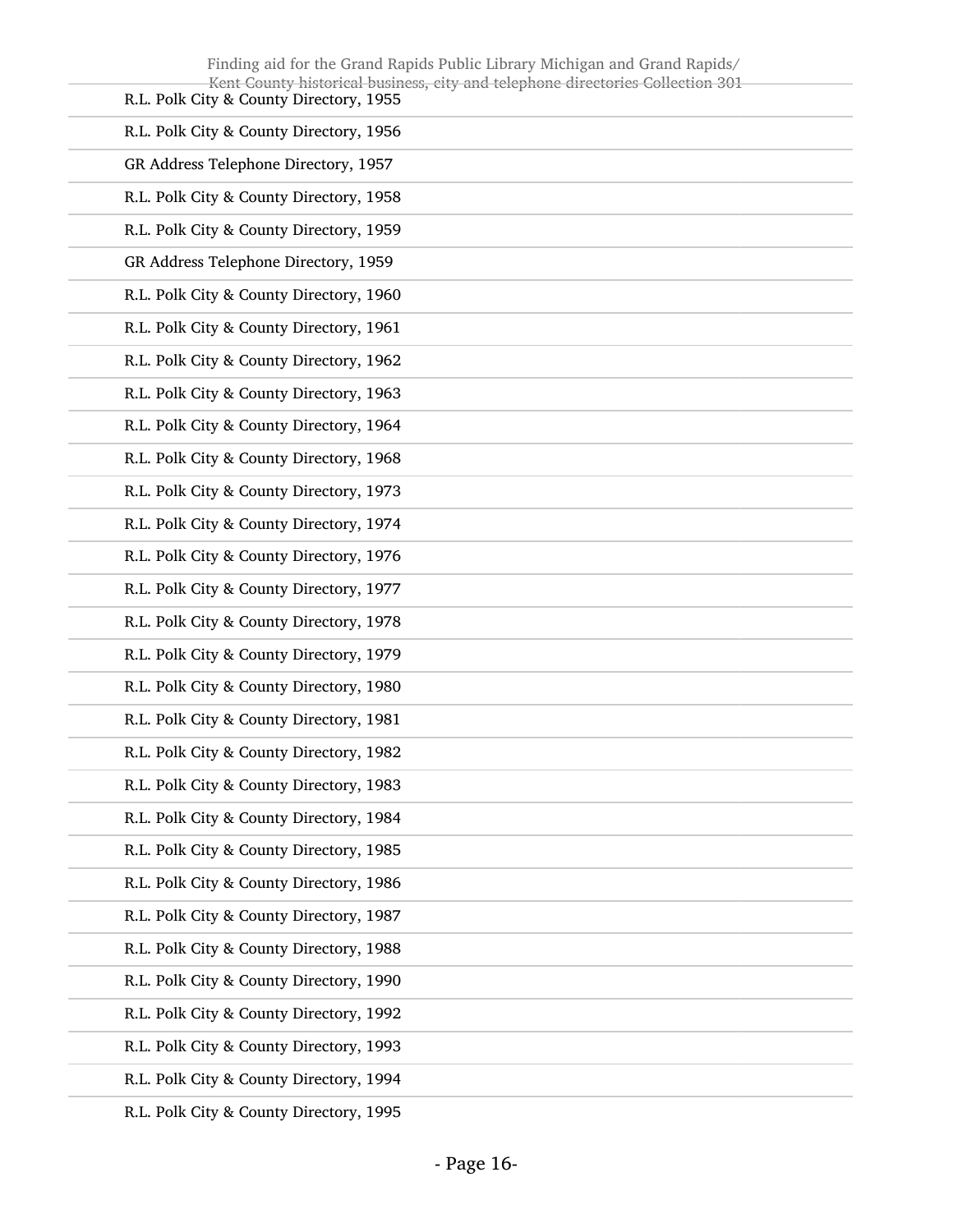| Finding aid for the Grand Rapids Public Library Michigan and Grand Rapids/<br>Kent County historical business, city and telephone directories Collection 301<br>R.L. Polk City & County Directory, 1996-1997 |
|--------------------------------------------------------------------------------------------------------------------------------------------------------------------------------------------------------------|
| R.L. Polk City & County Directory, 1998                                                                                                                                                                      |
| Polk Kent County East, 1999                                                                                                                                                                                  |
| Polk Kent County West, 1999                                                                                                                                                                                  |
| Polk Kent County East, 2000                                                                                                                                                                                  |
| Polk Kent County West, 2000                                                                                                                                                                                  |
| Polk Kent County East, Vol. 1, 2001                                                                                                                                                                          |
| Polk Kent County East, Vol. 2, 2001                                                                                                                                                                          |
| Polk Kent County West, 2001                                                                                                                                                                                  |
| Polk Kent County East, 2002                                                                                                                                                                                  |
| Polk Kent County West, 2002                                                                                                                                                                                  |
| Polk Kent County East, Vol. 1, 2003                                                                                                                                                                          |
| Polk Kent County East, Vol. 2, 2003                                                                                                                                                                          |

# <span id="page-16-0"></span>Subseries C. Other Kent County Directories

| Title/Description                                                                                                                                  | <b>Instances</b> |
|----------------------------------------------------------------------------------------------------------------------------------------------------|------------------|
| Directory of Street Name Changes, includes all of Kent<br>County  Kent Co. Road Commission, to May 1, 1945.<br>Formerly MK9102.K413d. 00.[1243].1  | Box 3            |
| Directory of Rural Free Mail Delivery, Kent County,<br>Mich. G.R.: Rural Mail Directory Co., 1909 Formerly<br>M977.455.D628. 00.[2934].1           | Box 3            |
| Rural Directory of Kent Co., Mich. (The Farm Journal<br>Illustrated). Philadelphia: Wilmer Atkinson Co., 1917.<br>Formerly MK910.3.K71 00.[1192].1 | Box 3            |
| Kent County Rural Directory. Manitowoc, Wis.: Johnson<br>Publ. Co., 1940 Formerly MK910.3.J63 00.[1188].1-2. 2<br>Copies.                          | Box 3            |
| Kent County Rural Directory. Manitowoc, Wis.: Johnson<br>Publ. Co., 1944. Formerly MK910.3.J63. 00.[1191].1                                        | Box 3            |
| Kent County Rural Directory 1917-1922. Washington<br>Square, Philadelphia.: Wilmer Atkinson Co., 1917                                              | Box 5.7          |
| History and Directory of Kent County. : Daily Eagle Steam<br>Printing House, Dillenback & Leavitt, 1870                                            | Box 5.7          |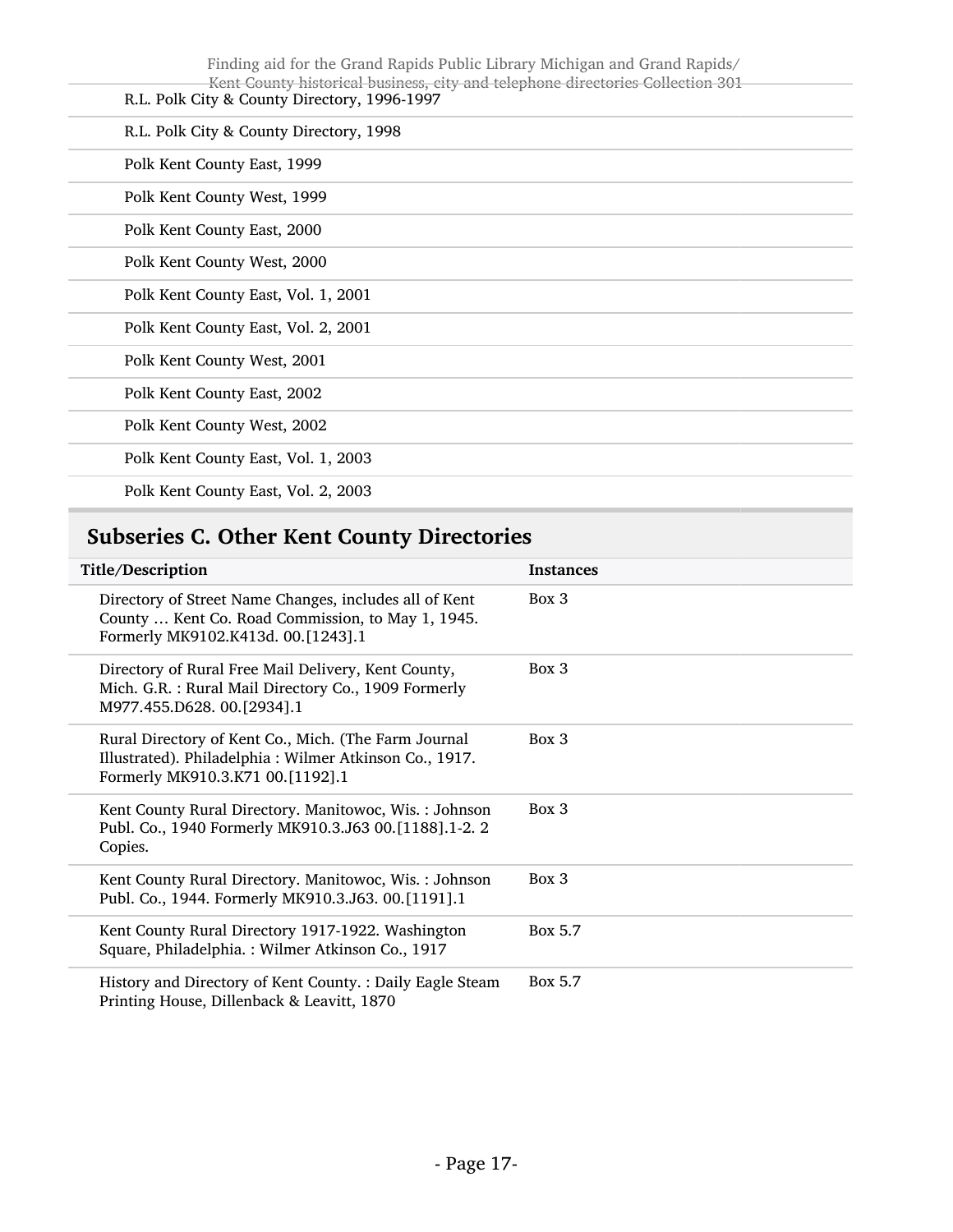#### General

See also full text on Google Books or Michigan County Histories site.

"Your Hometown Directory." Lowell City Directory, 2013. [5812].1 Box 5.5

Rural Route Directory, Grand Rapids, MI 1903 [2021.044] Box 3

## <span id="page-17-0"></span>Subseries D. Other Counties.

### **Ottawa**

| Title/Description                              | <b>Instances</b> |
|------------------------------------------------|------------------|
| Official Rural Farm Directory, 1967. P2006.023 | Box 4.75         |

## Allegan

| Title/Description                                                                                  | <b>Instances</b> |
|----------------------------------------------------------------------------------------------------|------------------|
| Rural Route Directory and Classified Buyers' Guide of<br>Allegan County, 1928. Accession 2017.040. | Box 4.75         |

#### Barry

| Title/Description                                                       | Instances |
|-------------------------------------------------------------------------|-----------|
| Official Rural Farm Directory Barry County Michigan,<br>1940 [2017.081] | Box 4.75  |

### Mecosta

| Title/Description                                                     | Instances |          |
|-----------------------------------------------------------------------|-----------|----------|
| Directory of Big Rapids City, Mecosta County, 1884<br>[Acc. 2017.110] | Box 5.8.K | Folder 3 |

#### General

Includes Cadillac, Cedar Springs, Cheboygan, Fife Lake, Harboer Springs, Howard City, Kalkaska, Mackinac, Macinkaw, Petoskey, Reed City, Rockford, St. Ignace, Traverse City and also Alanson, Alba, Ashton, Belmont, Boyne Falls, Crofton, Edgerton, Elmira, Kingsley, Leetsville, Leroy, Lockwood, Luther, Mancelona, Manton, Maple Hill, Mansfield, Milton Junction, Pierson, Sand Lake, South Boardman, Tustin, Walton and Westwood.

#### ^ [Return to Table of Contents](#page-1-0)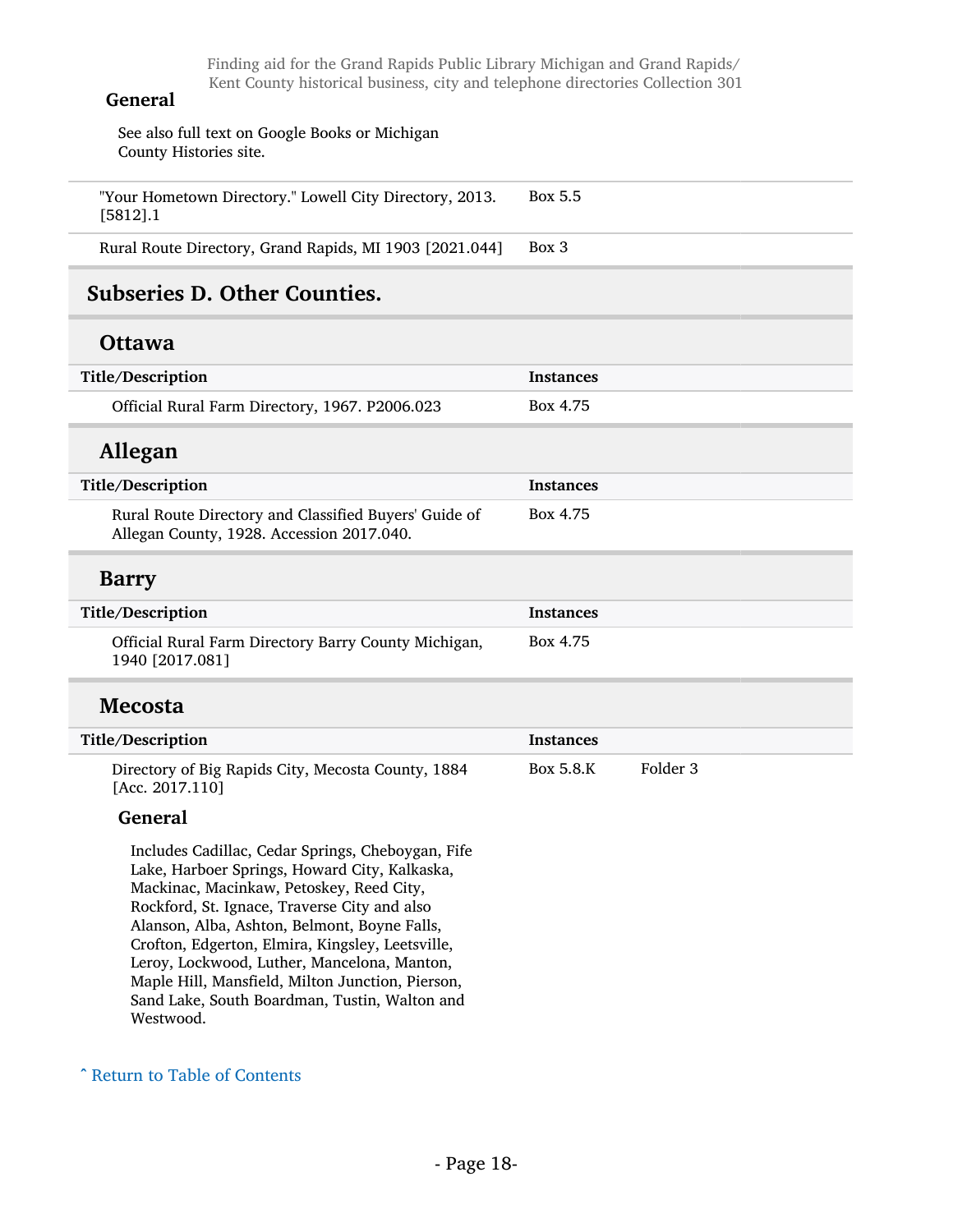## <span id="page-18-0"></span>Series III. Criss Cross Directories

| Title/Description                                                                                                                     | <b>Instances</b> |
|---------------------------------------------------------------------------------------------------------------------------------------|------------------|
| Grand Rapids Criss-Cross Guide. Jackson, Mich.: Guide<br>Publ. Co., n.d. Formerly MKG910.G941. 00.[1821].1                            | Box 7            |
| Grand Rapids Index. Flint: H.J. Snell, June 1945. Formerly<br>MKG910.Sn27. 00.[2418].1                                                | Box 7            |
| Nouris Cross Index Directory, 1952. Formerly<br>MKG910.4Sn27, 00.112561.1                                                             | Box 7.5          |
| Van's Cross Index Directory, Grand Rapids, 1954.<br>Photo Listing by the GR Real Estate Board. Formerly<br>MKG910.3.Sn27. 00.[1263].1 | Box 7.5          |

#### ^ [Return to Table of Contents](#page-1-0)

## <span id="page-18-1"></span>Series IV. Telephone Companies & Telephone Books

# <span id="page-18-2"></span>Subseries A. Publications about or by the companies

| Title/Description                                                                                                                                                                                                                                             | <b>Instances</b> |
|---------------------------------------------------------------------------------------------------------------------------------------------------------------------------------------------------------------------------------------------------------------|------------------|
| A Discussion of Telephone Competition / by John H.<br>Ainsworth, Gansey R. Johnston, with a preface by Frank<br>L. Beam. Issued by the Ohio Independent Telephone<br>Assoc., Columbus, ohio, Feb. 1908. Columbus : Berlin<br>Printing Co., 1908 00.[2076].1-2 | Box 5            |
| Telephone Competition in Indianapolis. Extracts from<br>Bulletin of the League of American Municipalities (Feb.<br>1906), Michigan Investor (Feb. 17, 1906) and Indianapolis<br>News (Dec. 7, 1905), 00. [2077]. 1                                            | Box 5            |
| Telephone Competition, from the standpoint of the public.<br>N.Y.: New York Telephone Co., Feb. 1906 00.[2078].1                                                                                                                                              | Box 5            |
|                                                                                                                                                                                                                                                               |                  |

# <span id="page-18-3"></span>Subseries B. Telephone Books

## Grand Rapids Telephone Books

| Title/Description                                                                         | <b>Instances</b> |
|-------------------------------------------------------------------------------------------|------------------|
| Michigan State Telephone Company, Grand Rapids<br>Exchange Directory. MKG654.M58, 1888-01 | Box 8            |
| Michigan State Telephone Company, Grand Rapids<br>Exchange Directory. MKG654.M58, 1892    | Box 8            |
| Michigan State Telephone Company, Grand Rapids<br>Exchange Directory. MKG654.M58, 1894-05 | Box 8            |
| Michigan State Telephone Company, Grand Rapids<br>Exchange Directory. MKG654.M58, 1895-05 | Box 8            |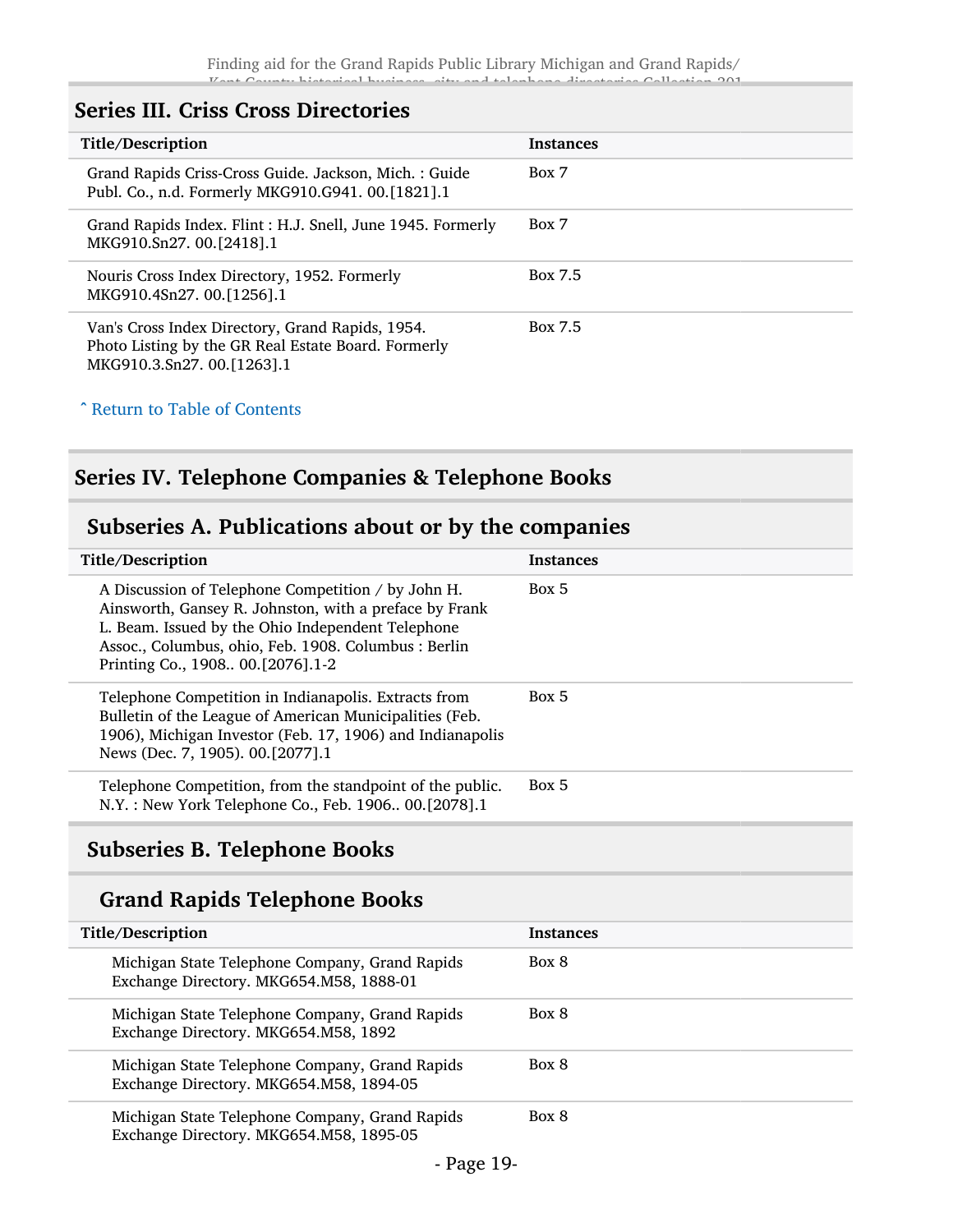| Michigan State Telephone Company, Grand Rapids<br>Exchange Directory. MKG654.M58, 1899-06                                 | Box 8 |
|---------------------------------------------------------------------------------------------------------------------------|-------|
| Michigan State Telephone Company, Grand Rapids<br>Exchange Directory050. MKG654.M58, 2011, 1903-05                        | Box 8 |
| Michigan State Telephone Company, Grand Rapids<br>Exchange Directory. MKG654.M58, 1904-04                                 | Box 8 |
| Michigan State Telephone Company, Grand Rapids<br>Exchange Directory. MKG654.M58, 1905-01                                 | Box 8 |
| Citizens Telephone Company, Grand Rapids Exchange<br>Directory. MKG654.C49, 1896-06                                       | Box 8 |
| Citizens Telephone Company, Grand Rapids Exchange<br>Directory. MKG654.C49, 1897-03                                       | Box 8 |
| Citizens Telephone Company, Grand Rapids Exchange<br>Directory. MKG654.C49, 1899-05                                       | Box 8 |
| Citizens Telephone Company, Grand Rapids Exchange<br>Directory. MKG654.C49, 1900-11                                       | Box 8 |
| Citizens Telephone Company, Grand Rapids Exchange<br>Directory. MKG654.C49, 1903                                          | Box 8 |
| Citizens Telephone Company, Grand Rapids Exchange<br>Directory. MKG654.C49, 1904-01 -1904-08, 1904-08<br>1904-01 -1904-08 | Box 8 |
| Citizens Telephone Company, Grand Rapids Exchange<br>Directory. MKG654.C49, 1905-02 -1905-08, 1905-08<br>1905-02 -1905-08 | Box 8 |
| Citizens Telephone Company, Grand Rapids Exchange<br>Directory. MKG654.C49, 1906-03 -1906-09, 1906-09<br>1906-03 -1906-09 | Box 9 |
| Citizens Telephone Company, Grand Rapids Exchange<br>Directory. MKG654.C49, 1907-05 -1907-11, 1907-11<br>1907-05 -1907-11 | Box 9 |
| Citizens Telephone Company, Grand Rapids Exchange<br>Directory. MKG654.C49, 1908-05 -1908-11, 1908-11<br>1908-05 -1908-11 | Box 9 |
| Michigan State Telephone Company, Grand Rapids<br>Exchange Directory. MKG654.M58, 1906-08                                 | Box 9 |
| Michigan State Telephone Company, Grand Rapids<br>Exchange Directory. MKG654.M58, 1907-02 -1907-09,<br>1907-09            | Box 9 |
| 1907-02 -1907-09                                                                                                          |       |
| Michigan State Telephone Company, Grand Rapids<br>Exchange Directory. MKG654.M58, 1908-04                                 | Box 9 |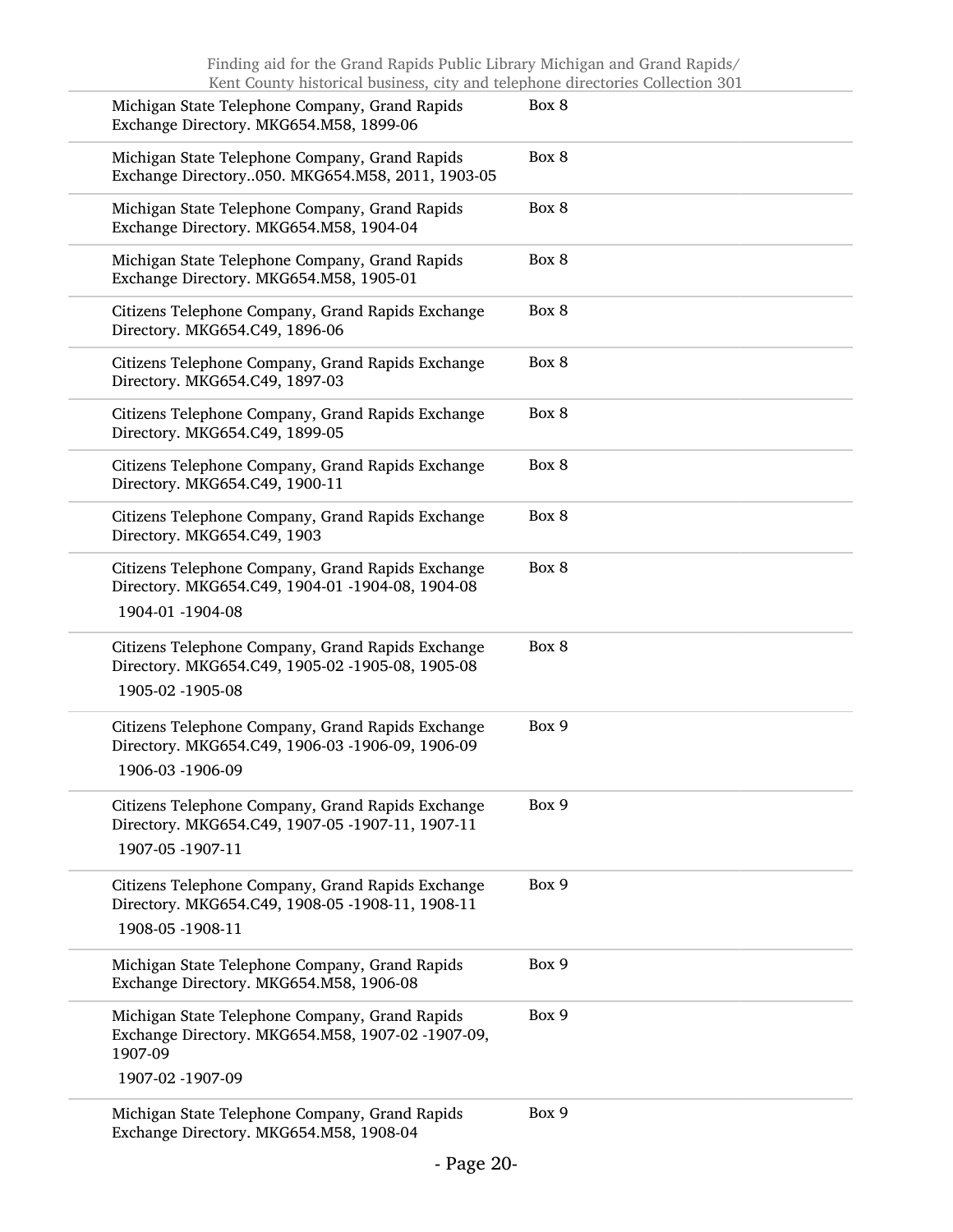| Citizens Telephone Company, Grand Rapids Exchange<br>Directory. MKG654.C49, 1908-11                                       | <b>Box 10</b> |
|---------------------------------------------------------------------------------------------------------------------------|---------------|
| Citizens Telephone Company, Grand Rapids Exchange<br>Directory. MKG654.C49, 1909-06 -1909-12, 1909-12<br>1909-06 -1909-12 | <b>Box 10</b> |
| Citizens Telephone Company, Grand Rapids Exchange<br>Directory. MKG654.C49, 1910-06                                       | <b>Box 10</b> |
| Citizens Telephone Company, Grand Rapids Exchange<br>Directory. MKG654.C49, 1911-01 -1911-08, 1911-08<br>1911-01 -1911-08 | <b>Box 10</b> |
| Michigan State Telephone Company, Grand Rapids<br>Exchange Directory. MKG654.M58, 1909-12                                 | <b>Box 10</b> |
| Michigan State Telephone Company, Grand Rapids<br>Exchange Directory. MKG654.M58, 1910-06                                 | <b>Box 10</b> |
| Michigan State Telephone Company, Grand Rapids<br>Exchange Directory. MKG654.M58, 1911-02 - 1911-08                       | <b>Box 11</b> |
| Michigan State Telephone Company, Grand Rapids<br>Exchange Directory. MKG654.M58, 1912                                    | <b>Box 11</b> |
| Michigan State Telephone Company, Grand Rapids<br>Exchange Directory. MKG654.M58, 1913-05 - 1913-11                       | <b>Box 11</b> |
| Citizens Telephone Company, Grand Rapids Exchange<br>Directory. MKG654.C49, 1912-04                                       | <b>Box 11</b> |
| Citizens Telephone Company, Grand Rapids Exchange<br>Directory. MKG654.C49, 1913-02                                       | <b>Box 11</b> |
| Citizens Telephone Company, Grand Rapids Exchange<br>Directory. MKG654.C49, 1914-12                                       | <b>Box 12</b> |
| Citizens Telephone Company, Grand Rapids Exchange<br>Directory. MKG654.C49, 1914-11                                       | <b>Box 12</b> |
| Citizens Telephone Company, Grand Rapids Exchange<br>Directory. MKG654.C49, 1915-06                                       | <b>Box 12</b> |
| Michigan State Telephone Company, Grand Rapids<br>Exchange Directory. MKG654.M58, 1914-06                                 | <b>Box 12</b> |
| Michigan State Telephone Company, Grand Rapids<br>Exchange Directory. MKG654.M58, 1914-12                                 | <b>Box 12</b> |
| Michigan State Telephone Company, Grand Rapids<br>Exchange Directory. MKG654.M58, 1915-06                                 | <b>Box 12</b> |
| Michigan State Telephone Company, Grand Rapids<br>Exchange Directory. MKG654.M58, 1915-12                                 | <b>Box 12</b> |
| Citizens Telephone Company, Grand Rapids Exchange<br>Directory. MKG654.C49, 1916-01                                       | <b>Box 13</b> |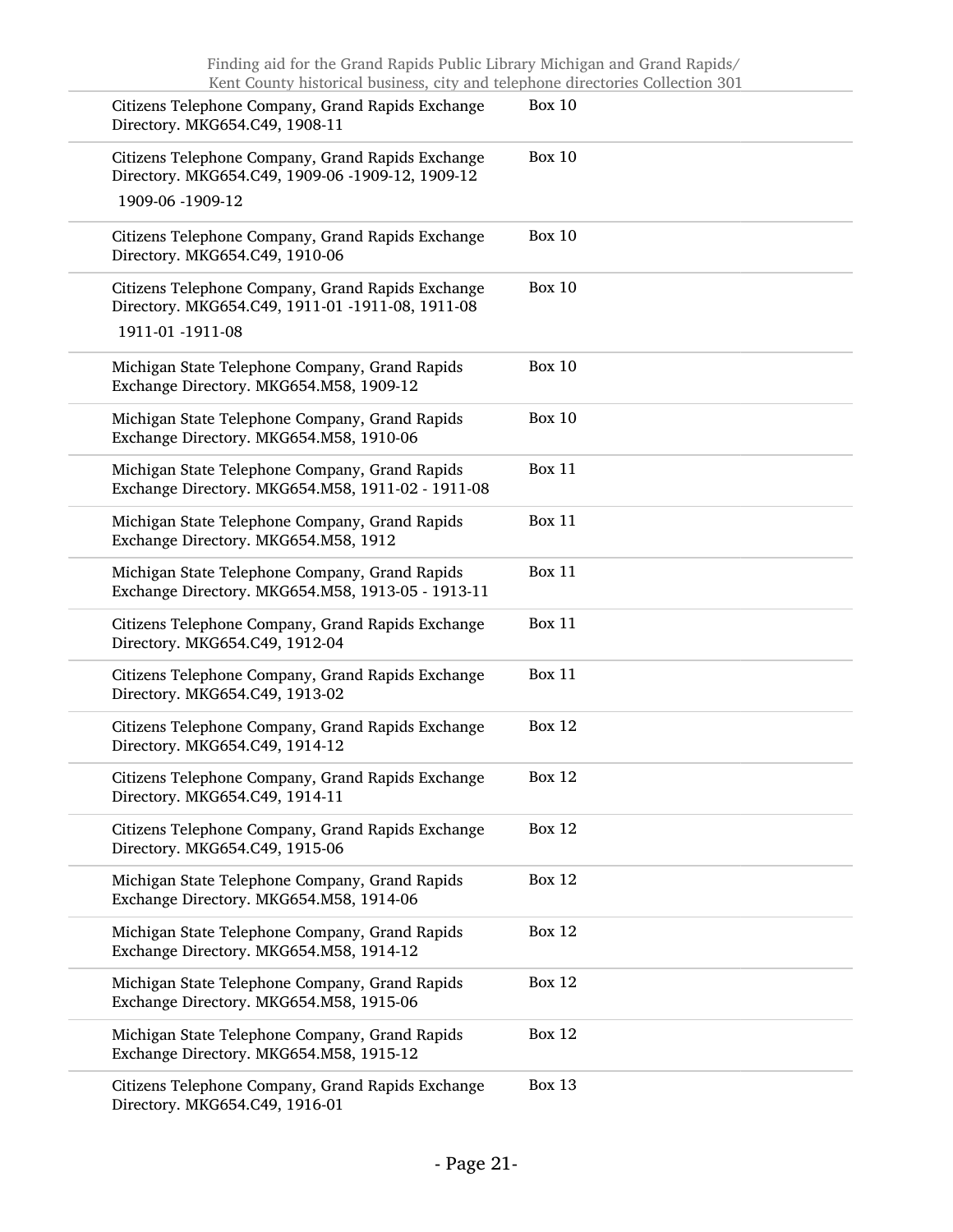| Citizens Telephone Company, Grand Rapids Exchange<br>Directory. MKG654.C49, 1916-07       | <b>Box 13</b> |
|-------------------------------------------------------------------------------------------|---------------|
| Citizens Telephone Company, Grand Rapids Exchange<br>Directory. MKG654.C49, 1917-02       | <b>Box 13</b> |
| Citizens Telephone Company, Grand Rapids Exchange<br>Directory. MKG654.C49, 1917-08       | <b>Box 13</b> |
| Michigan State Telephone Company, Grand Rapids<br>Exchange Directory. MKG654.M58, 1917-06 | <b>Box 13</b> |
| Michigan State Telephone Company, Grand Rapids<br>Exchange Directory. MKG654.M58, 1917-12 | <b>Box 13</b> |
| Citizens Telephone Company, Grand Rapids Exchange<br>Directory. MKG654.C49, 1918-04       | <b>Box 14</b> |
| Citizens Telephone Company, Grand Rapids Exchange<br>Directory. MKG654.C49, 1919-01       | <b>Box 14</b> |
| Citizens Telephone Company, Grand Rapids Exchange<br>Directory. MKG654.C49, 1919-12       | <b>Box 14</b> |
| Citizens Telephone Company, Grand Rapids Exchange<br>Directory. MKG654.C49, 1920-08       | <b>Box 14</b> |
| Citizens Telephone Company, Grand Rapids Exchange<br>Directory. MKG654.C49, 1920-12       | <b>Box 14</b> |
| Michigan State Telephone Company, Grand Rapids<br>Exchange Directory. MKG654.M58, 1918-06 | <b>Box 14</b> |
| Michigan State Telephone Company, Grand Rapids<br>Exchange Directory. MKG654.M58, 1918-12 | <b>Box 14</b> |
| Michigan State Telephone Company, Grand Rapids<br>Exchange Directory. MKG654.M58, 1919-06 | <b>Box 14</b> |
| Michigan State Telephone Company, Grand Rapids<br>Exchange Directory. MKG654.M58, 1920-06 | <b>Box 14</b> |
| Citizens Telephone Company, Grand Rapids Exchange<br>Directory. MKG654.C49, 1921-05       | <b>Box 15</b> |
| Citizens Telephone Company, Grand Rapids Exchange<br>Directory. MKG654.C49, 1922-10       | <b>Box 15</b> |
| Michigan State Telephone Company, Grand Rapids<br>Exchange Directory. MKG654.M58, 1921-06 | <b>Box 16</b> |
| Michigan State Telephone Company, Grand Rapids<br>Exchange Directory. MKG654.M58, 1922-06 | <b>Box 16</b> |
| Michigan State Telephone Company, Grand Rapids<br>Exchange Directory. MKG654.M58, 1922-12 | <b>Box 16</b> |
| Michigan State Telephone Company, Grand Rapids<br>Exchange Directory. MKG654.M58, 1923-06 | <b>Box 16</b> |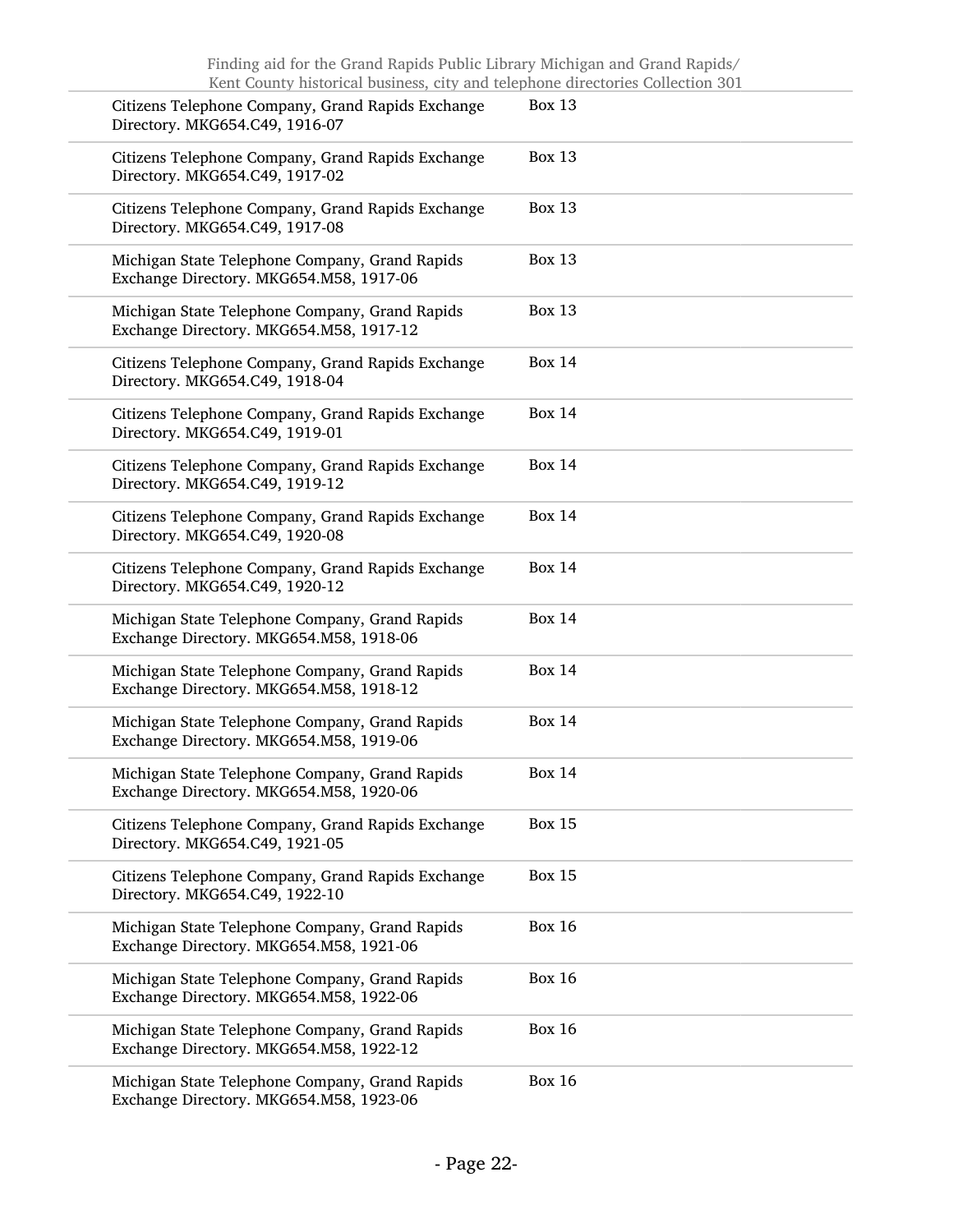| Michigan State Telephone Company, Grand Rapids<br>Exchange Directory. MKG654.M58, 1924-01 | <b>Box 16</b> |
|-------------------------------------------------------------------------------------------|---------------|
| Michigan State Telephone Company, Grand Rapids<br>Exchange Directory. MKG654.M58, 1924-03 | <b>Box 16</b> |
| Michigan State Telephone Company, Grand Rapids<br>Exchange Directory. MKG654.M58, 1924-12 | <b>Box 16</b> |
| Michigan State Telephone Company, Grand Rapids<br>Exchange Directory. MKG654.M58, 1925-01 | <b>Box 16</b> |
| Michigan State Telephone Company, Grand Rapids<br>Exchange Directory. MKG654.M58, 1925-08 | <b>Box 16</b> |
| Michigan State Telephone Company, Grand Rapids<br>Exchange Directory. MKG654.M58, 1926-02 | <b>Box 16</b> |
| Michigan State Telephone Company, Grand Rapids<br>Exchange Directory. MKG654.M58, 1926-05 | <b>Box 16</b> |
| Michigan State Telephone Company, Grand Rapids<br>Exchange Directory. MKG654.M58, 1928-01 | <b>Box 16</b> |
| Michigan State Telephone Company, Grand Rapids<br>Exchange Directory. MKG654.M58, 1928-07 | <b>Box 16</b> |
| Michigan State Telephone Company, Grand Rapids<br>Exchange Directory. MKG654.M58, 1929-02 | <b>Box 16</b> |
| Michigan State Telephone Company, Grand Rapids<br>Exchange Directory. MKG654.M58, 1926-02 | Box 5.7       |
| Michigan State Telephone Company, Grand Rapids<br>Exchange Directory. MKG654.M58, 1927-07 | Box 5.7       |
| Michigan State Telephone Company, Grand Rapids<br>Exchange Directory. MKG654.M58, 1929-02 | Box 5.7       |
| Michigan State Telephone Company, Grand Rapids<br>Exchange Directory. MKG654.M58, 1929-07 | <b>Box 16</b> |
| Michigan State Telephone Company, Grand Rapids<br>Exchange Directory. MKG654.M58, 1930-01 | <b>Box 17</b> |
| Michigan State Telephone Company, Grand Rapids<br>Exchange Directory. MKG654.M58, 1930-01 | Box 5.7       |
| Michigan State Telephone Company, Grand Rapids<br>Exchange Directory. MKG654.M58, 1930-07 | <b>Box 17</b> |
| Michigan State Telephone Company, Grand Rapids<br>Exchange Directory. MKG654.M58, 1931-01 | <b>Box 17</b> |
| Michigan State Telephone Company, Grand Rapids<br>Exchange Directory. MKG654.M58, 1931-07 | <b>Box 17</b> |
| Michigan State Telephone Company, Grand Rapids<br>Exchange Directory. MKG654.M58, 1931-07 | Box 5.7       |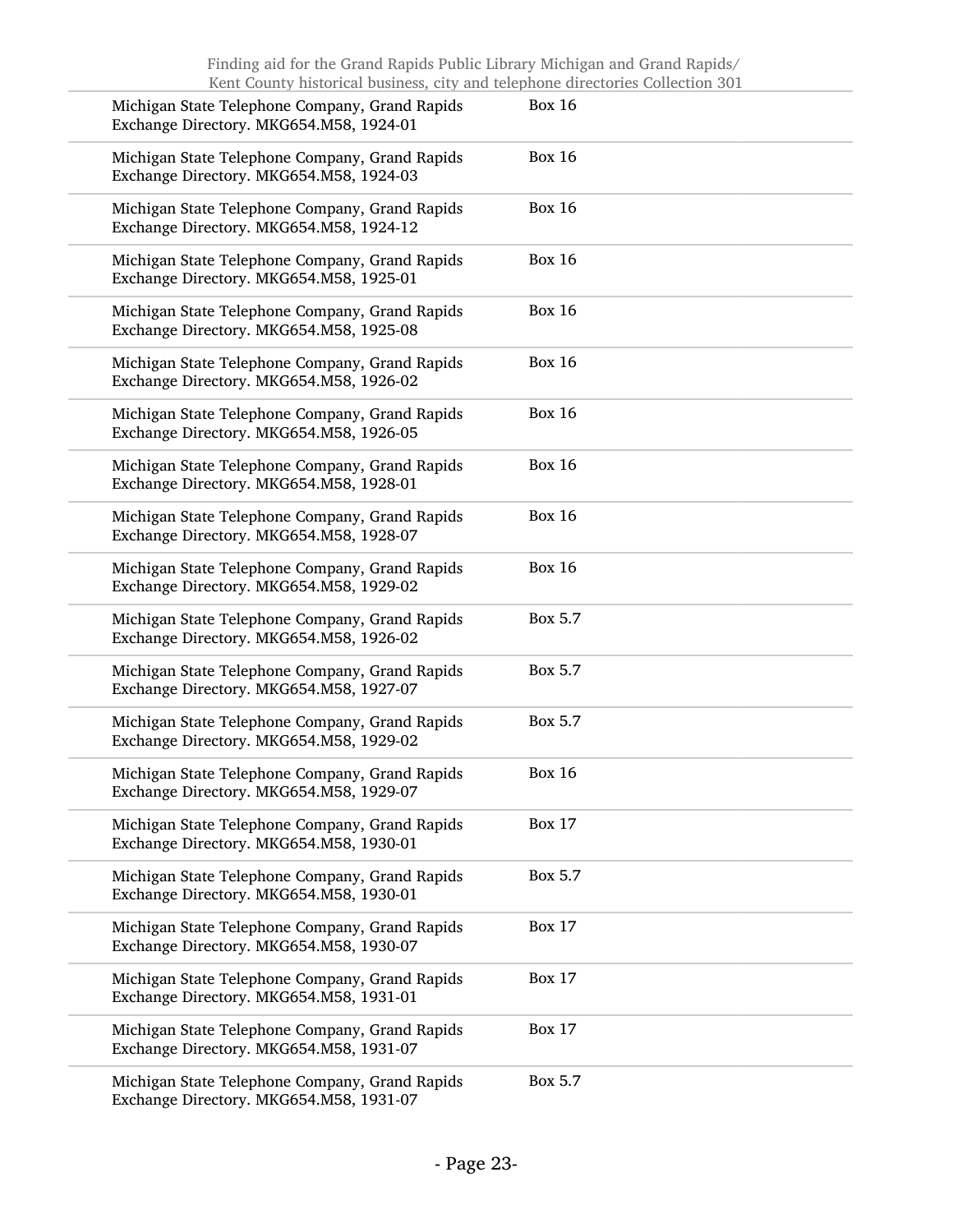| Michigan State Telephone Company, Grand Rapids<br>Exchange Directory. MKG654.M58, 1932-01 | <b>Box 17</b> |
|-------------------------------------------------------------------------------------------|---------------|
| Michigan State Telephone Company, Grand Rapids<br>Exchange Directory. MKG654.M58, 1932-07 | <b>Box 17</b> |
| Michigan State Telephone Company, Grand Rapids<br>Exchange Directory. MKG654.M58, 1933-01 | <b>Box 18</b> |
| Michigan State Telephone Company, Grand Rapids<br>Exchange Directory. MKG654.M58, 1933-07 | <b>Box 18</b> |
| Michigan State Telephone Company, Grand Rapids<br>Exchange Directory. MKG654.M58, 1934-01 | <b>Box 18</b> |
| Michigan State Telephone Company, Grand Rapids<br>Exchange Directory. MKG654.M58, 1935-01 | <b>Box 18</b> |
| Michigan State Telephone Company, Grand Rapids<br>Exchange Directory. MKG654.M58, 1935-11 | <b>Box 18</b> |
| Michigan State Telephone Company, Grand Rapids<br>Exchange Directory. MKG654.M58, 1936-06 | <b>Box 18</b> |
| Michigan State Telephone Company, Grand Rapids<br>Exchange Directory. MKG654.M58, 1937-06 | <b>Box 19</b> |
| Michigan State Telephone Company, Grand Rapids<br>Exchange Directory. MKG654.M58, 1937-12 | <b>Box 19</b> |
| Michigan State Telephone Company, Grand Rapids<br>Exchange Directory. MKG654.M58, 1938-06 | <b>Box 19</b> |
| Michigan State Telephone Company, Grand Rapids<br>Exchange Directory. MKG654.M58, 1938-12 | <b>Box 19</b> |
| Michigan State Telephone Company, Grand Rapids<br>Exchange Directory. MKG654.M58, 1939-12 | <b>Box 19</b> |
| Michigan State Telephone Company, Grand Rapids<br>Exchange Directory. MKG654.M58, 1939-12 | <b>Box 20</b> |
| Michigan State Telephone Company, Grand Rapids<br>Exchange Directory. MKG654.M58, 1940-06 | <b>Box 20</b> |
| Michigan State Telephone Company, Grand Rapids<br>Exchange Directory. MKG654.M58, 1940-12 | <b>Box 20</b> |
| Michigan State Telephone Company, Grand Rapids<br>Exchange Directory. MKG654.M58, 1942-12 | <b>Box 20</b> |
| Michigan State Telephone Company, Grand Rapids<br>Exchange Directory. MKG654.M58, 1943-12 | <b>Box 20</b> |
| Michigan State Telephone Company, Grand Rapids<br>Exchange Directory. MKG654.M58, 1944-12 | <b>Box 20</b> |
| Michigan State Telephone Company, Grand Rapids<br>Exchange Directory. MKG654.M58, 1945-12 | <b>Box 21</b> |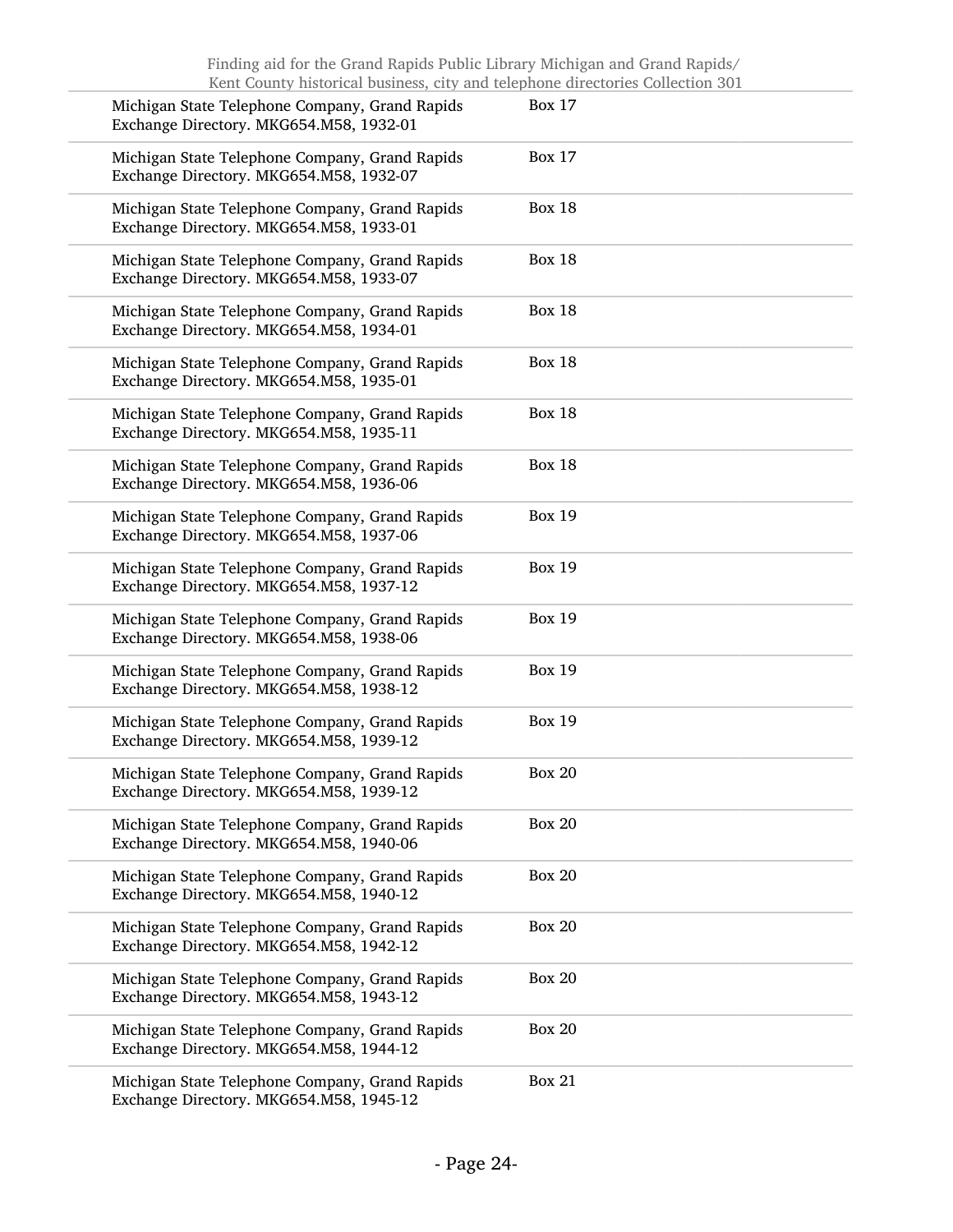| Michigan State Telephone Company, Grand Rapids<br>Exchange Directory. MKG654.M58, 1946-12 | <b>Box 21</b> |
|-------------------------------------------------------------------------------------------|---------------|
| Michigan State Telephone Company, Grand Rapids<br>Exchange Directory. MKG654.M58, 1950-01 | <b>Box 21</b> |
| Michigan State Telephone Company, Grand Rapids<br>Exchange Directory. MKG654.M58, 1951-01 | <b>Box 21</b> |
| Michigan State Telephone Company, Grand Rapids<br>Exchange Directory. MKG654.M58, 1952-01 | <b>Box 22</b> |
| Michigan State Telephone Company, Grand Rapids<br>Exchange Directory. MKG654.M58, 1953-01 | <b>Box 22</b> |
| Michigan State Telephone Company, Grand Rapids<br>Exchange Directory. MKG654.M58, 1954-01 | <b>Box 22</b> |
| Michigan State Telephone Company, Grand Rapids<br>Exchange Directory. MKG654.M58, 1954-01 | <b>Box 22</b> |
| Michigan State Telephone Company, Grand Rapids<br>Exchange Directory. MKG654.M58, 1955-01 | <b>Box 23</b> |
| Michigan State Telephone Company, Grand Rapids<br>Exchange Directory. MKG654.M58, 1956-01 | <b>Box 23</b> |
| Michigan State Telephone Company, Grand Rapids<br>Exchange Directory. MKG654.M58, 1957-01 | <b>Box 23</b> |
| Michigan State Telephone Company, Grand Rapids<br>Exchange Directory. MKG654.M58, 1958    | <b>Box 24</b> |
| Michigan State Telephone Company, Grand Rapids<br>Exchange Directory. MKG654.M58, 1959    | <b>Box 24</b> |
| Michigan State Telephone Company, Grand Rapids<br>Exchange Directory. MKG654.M58, 1960    | <b>Box 24</b> |
| Michigan State Telephone Company, Grand Rapids<br>Exchange Directory. MKG654.M58, 1961    | <b>Box 25</b> |
| Michigan State Telephone Company, Grand Rapids<br>Exchange Directory. MKG654.M58, 1962    | <b>Box 25</b> |
| Michigan State Telephone Company, Grand Rapids<br>Exchange Directory. MKG654.M58, 1963    | <b>Box 25</b> |
| Michigan State Telephone Company, Grand Rapids<br>Exchange Directory. MKG654.M58, 1964    | <b>Box 26</b> |
| Michigan State Telephone Company, Grand Rapids<br>Exchange Directory. MKG654.M58, 1965    | <b>Box 26</b> |
| Michigan State Telephone Company, Grand Rapids<br>Exchange Directory. MKG654.M58, 1966    | <b>Box 26</b> |
| Michigan State Telephone Company, Grand Rapids<br>Exchange Directory. MKG654.M58, 1967    | <b>Box 27</b> |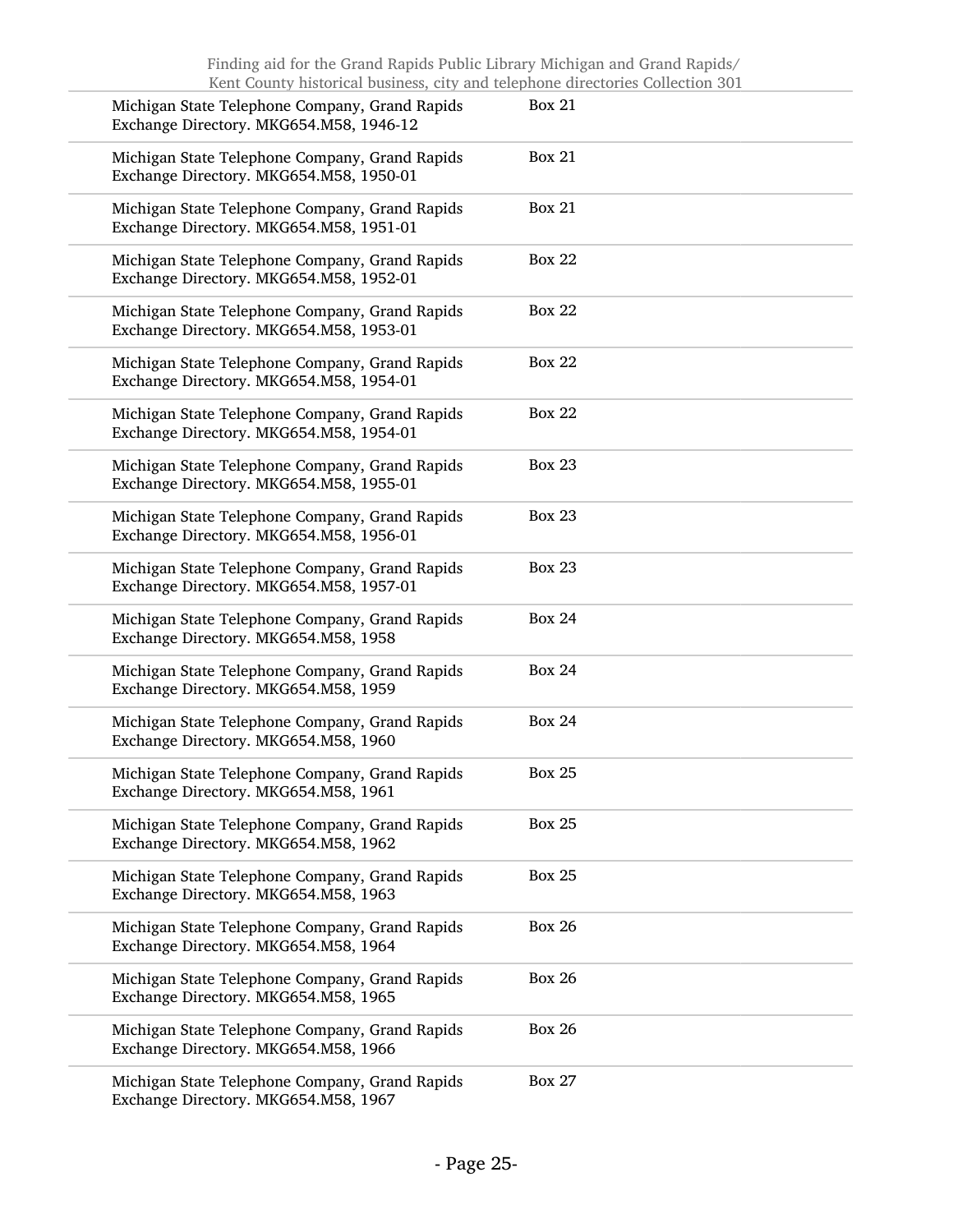| Michigan State Telephone Company, Grand Rapids<br>Exchange Directory. MKG654.M58, 1968 | <b>Box 27</b> |
|----------------------------------------------------------------------------------------|---------------|
| Michigan State Telephone Company, Grand Rapids<br>Exchange Directory. MKG654.M58, 1969 | <b>Box 27</b> |
| Michigan State Telephone Company, Grand Rapids<br>Exchange Directory. MKG654.M58, 1970 | <b>Box 28</b> |
| Michigan State Telephone Company, Grand Rapids<br>Exchange Directory. MKG654.M58, 1971 | <b>Box 28</b> |
| Michigan State Telephone Company, Grand Rapids<br>Exchange Directory. MKG654.M58, 1972 | <b>Box 28</b> |
| Michigan State Telephone Company, Grand Rapids<br>Exchange Directory. MKG654.M58, 1973 | <b>Box 29</b> |
| Michigan State Telephone Company, Grand Rapids<br>Exchange Directory. MKG654.M58, 1974 | <b>Box 29</b> |
| Michigan State Telephone Company, Grand Rapids<br>Exchange Directory. MKG654.M58, 1975 | <b>Box 30</b> |
| Michigan State Telephone Company, Grand Rapids<br>Exchange Directory. MKG654.M58, 1976 | <b>Box 30</b> |
| Michigan State Telephone Company, Grand Rapids<br>Exchange Directory. MKG654.M58, 1977 | <b>Box 31</b> |
| Michigan State Telephone Company, Grand Rapids<br>Exchange Directory. MKG654.M58, 1978 | <b>Box 31</b> |
| Michigan State Telephone Company, Grand Rapids<br>Exchange Directory. MKG654.M58, 1979 | <b>Box 32</b> |
| Michigan State Telephone Company, Grand Rapids<br>Exchange Directory. MKG654.M58, 1980 | <b>Box 32</b> |

## Grand Rapids Telephone Books, After 1980

Physical Location: Items listed as Top Contaner: NE are housed in periodical boxes located at Main Library, 4th, Northeast Room [Aisle: NE-1, Bay H, Shelf: 2-6] & [Aisle: NE-1, Bay I, Shelf: 2-3]

| Title/Description                                                      | <b>Instances</b> |
|------------------------------------------------------------------------|------------------|
| Michigan Bell Telephone Directory, 1981-02                             | <b>Box NE</b>    |
| Michigan Bell Telephone Directory, 1982-02                             | <b>Box NE</b>    |
| Michigan Bell Telephone Directory, 1983-02                             | <b>Box NE</b>    |
| Michigan Bell Telephone Directory, 1984-02                             | <b>Box NE</b>    |
| Michigan Bell Telephone Directory, 1985-02                             | <b>Box NE</b>    |
| Michigan Bell Telephone Directory, 1986-02                             | <b>Box NE</b>    |
| Ameritech PagesPlus Grand Rapids Area. White/<br>Yellow pages, 1987-01 | <b>Box NE</b>    |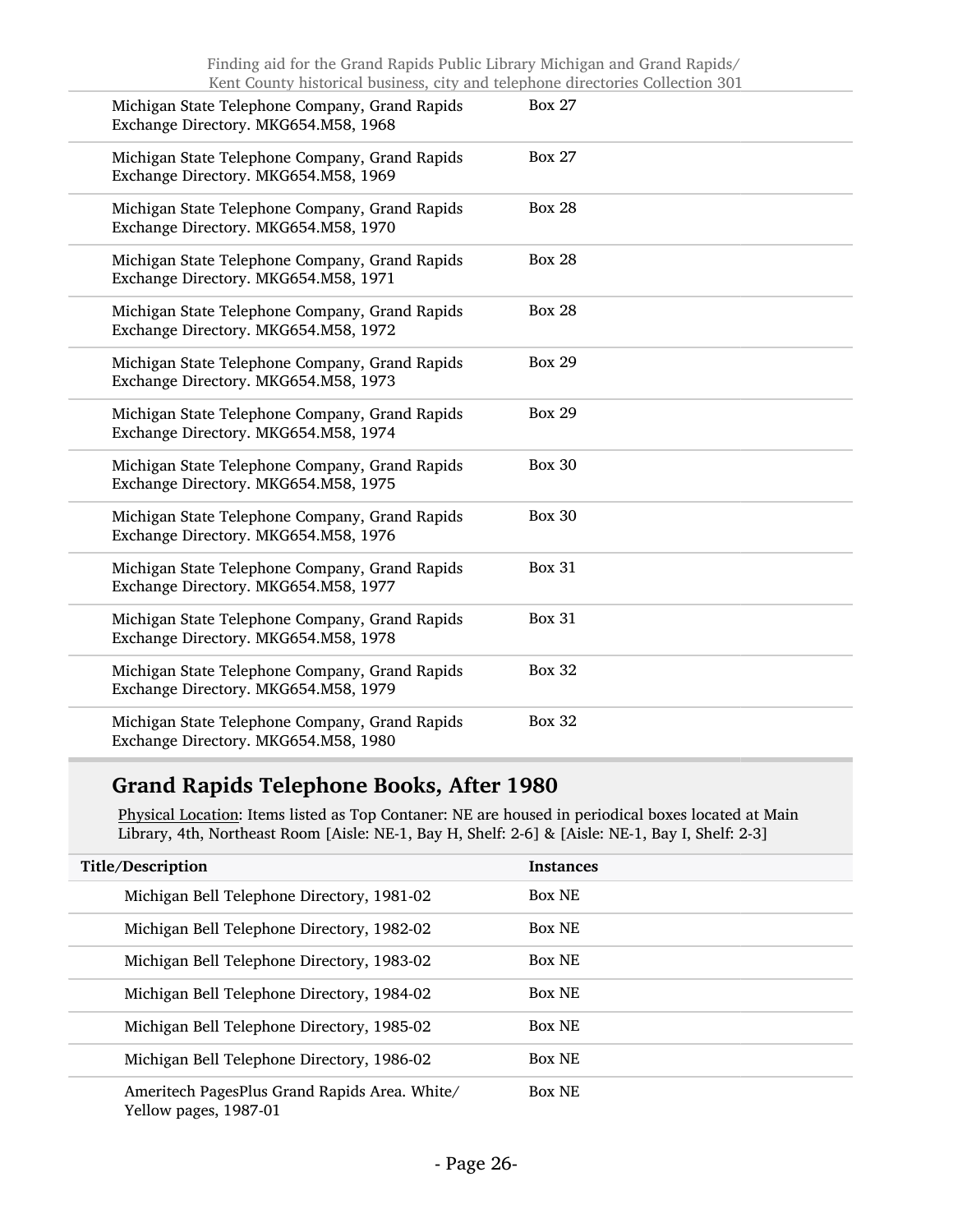Ameritech Grand Rapids Area. White pages, 1998-01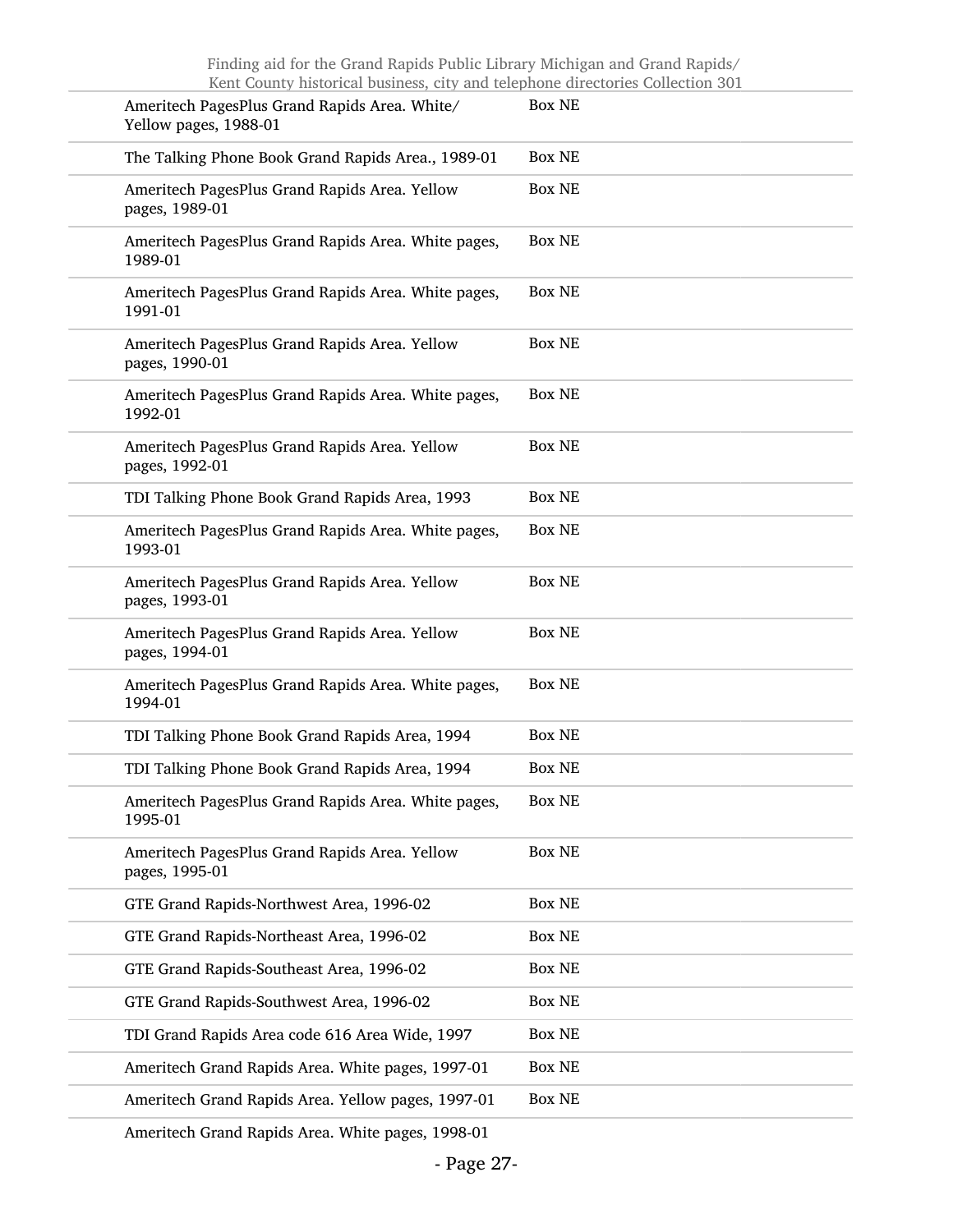|                                                                                                                              | Box NE        |
|------------------------------------------------------------------------------------------------------------------------------|---------------|
| Ameritech Grand Rapids Area. Yellow pages, 1998-01                                                                           | <b>Box NE</b> |
| TDI Grand Rapids Area Wide, 1999-02                                                                                          | <b>Box NE</b> |
| TDI Grand Rapids Area Wide, 1999-02                                                                                          | <b>Box NE</b> |
| Ameritech Grand Rapids Area. White/Yellow pages,<br>1999-01                                                                  | <b>Box NE</b> |
| Ameritech Grand Rapids Area. Yellow pages, 2000-01                                                                           | <b>Box NE</b> |
| Ameritech Grand Rapids Area. White pages, 2000-01                                                                            | <b>Box NE</b> |
| Ameritech Grand Rapids Area. Yellow pages, 2000-01                                                                           | <b>Box NE</b> |
| Ameritech Grand Rapids Area. White pages, 2000-01                                                                            | <b>Box NE</b> |
| SBC Ameritech Grand Rapids Area. Yellow pages,<br>2001-12                                                                    | <b>Box NE</b> |
| SBC Amertiech Grand Rapids Area. White pages,<br>2001-12                                                                     | <b>Box NE</b> |
| McLeodUSA Grand Rapids Area., 2001-02                                                                                        | <b>Box NE</b> |
| SBC Grand Rapids Area. White pages, 2002-12                                                                                  | <b>Box NE</b> |
| SBC Grand Rapids Area. SMART Yellow, 2002-12                                                                                 | <b>Box NE</b> |
| SBC Grand Rapids Area. SMART Yellow, 2003-12                                                                                 | <b>Box NE</b> |
| SBC Grand Rapids Area. White pages, 2003-12                                                                                  | <b>Box NE</b> |
| SBC Grand Rapids Area. SMART Yellow, 2003-12                                                                                 | <b>Box NE</b> |
| SBC Grand Rapids Area. White pages, 2003-12                                                                                  | <b>Box NE</b> |
| SBC Grand Rapids Area. SMART Yellow, 2003-12                                                                                 | <b>Box NE</b> |
| SBC Grand Rapids Area. 00.[5123].1-6, 2004-12                                                                                | <b>Box NE</b> |
| SBC Grand Rapids Area. Yellow pages, 2004-12                                                                                 | <b>Box NE</b> |
| SBC Grand Rapids Area. Yellow pages, 2005-12                                                                                 | <b>Box NE</b> |
| Grand Rapids Yellow Book, McLeod USA / Yellow<br>Book USA, Inc. 2006.002e, 2006-2007                                         | <b>Box NE</b> |
| AT&T Michigan. The Real Yellow Pages. Grand Rapids<br>Area. Area Code 616. Includes White Pages. 00.<br>$[5696]$ .1, 2007-12 | <b>Box NE</b> |
| AT&T Michigan. The Real Yellow Pages. Grand Rapids<br>Area. Area Code 616. Includes White Pages. 00.<br>[5696].2, 2008-12    | <b>Box NE</b> |
| AT&T Michigan. The Real Yellow Pages. Grand Rapids<br>Area. Area Code 616. Includes White Pages. 00.<br>[5696].3, 2009-12    | <b>Box NE</b> |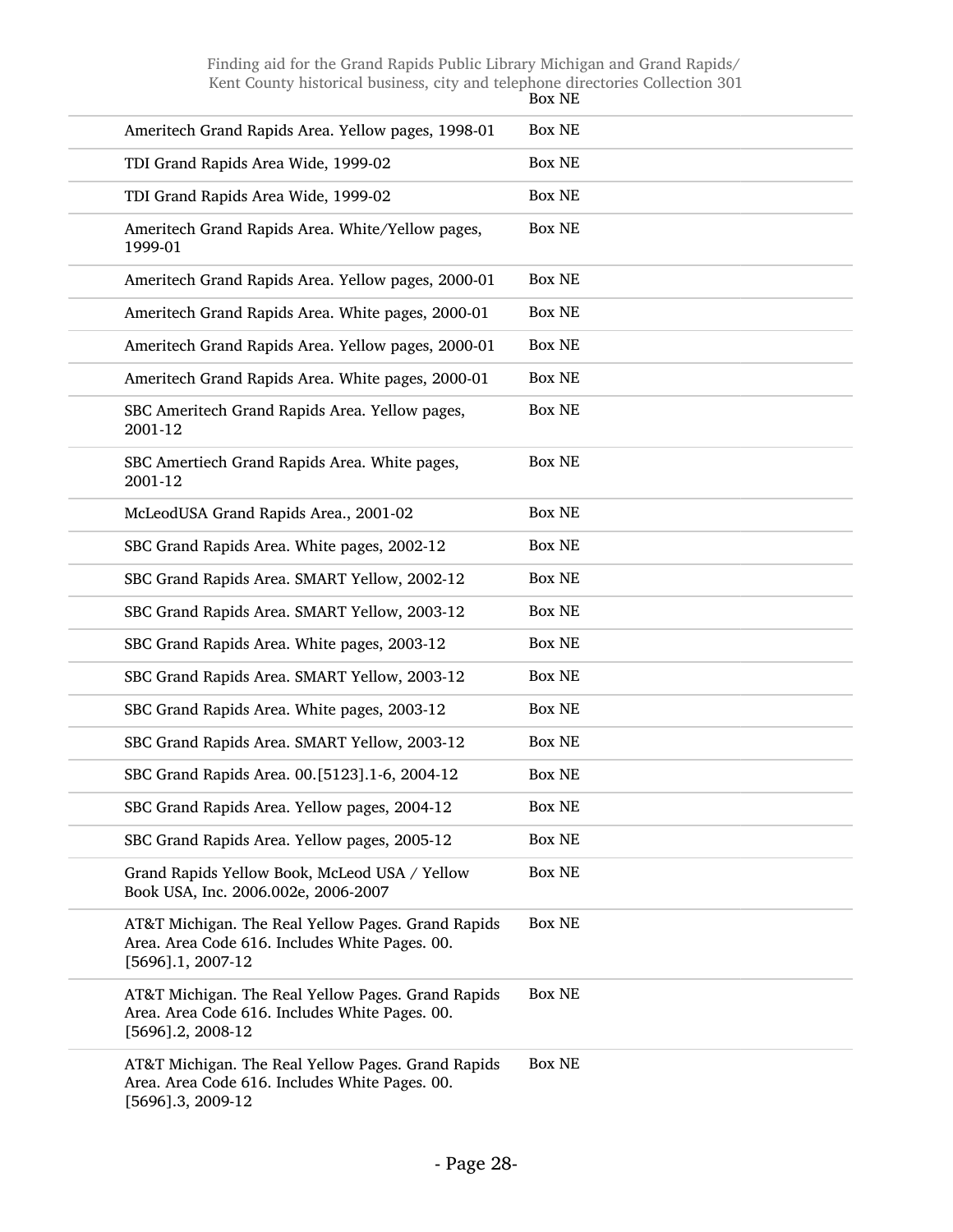| AT&T Michigan. The Real Yellow Pages. Grand<br>Rapids Area. Area Code 616. Includes White Pages.<br>2008.018.16, 2008-12      | <b>Box NE</b> |
|-------------------------------------------------------------------------------------------------------------------------------|---------------|
| AT&T Michigan. The Real Yellow Pages. Grand Rapids<br>Area. Area Code 616. Includes White Pages. 2010.001,<br>2009-12         | <b>Box NE</b> |
| Yellowbook / Yellow Book Sales and Distribution<br>Co., Inc. [Yellow Book, USA, Inc.; yellowbook.com].<br>2009.014, 2009-2010 | <b>Box NE</b> |

## Select Grand Rapids Area communities

## East Grand Rapids

#### General

Copy 1 of the 2006 & 2007 directories are in Box 5.5, listed below under other Kent County communities, instead of in this new publisher section

| Title/Description                                              | <b>Instances</b>   |
|----------------------------------------------------------------|--------------------|
| East Grand Rapids, Commmunity Directory 2009.005,<br>2006      | <b>Box 5.8.EGR</b> |
| East Grand Rapids, Commmunity Directory 2009.005,<br>2007      | <b>Box 5.8.EGR</b> |
| East Grand Rapids, Commmunity Directory 2009.005,<br>2008-2009 | <b>Box 5.8.EGR</b> |
| <b>Forest Hills</b>                                            |                    |
| Title/Description                                              | <b>Instances</b>   |
| Forest Hills, Commmunity Directory 2009.005, 2006              | <b>Box 5.8.FH</b>  |
| Forest Hills, Commmunity Directory 2009.005,<br>2007-2008      | <b>Box 5.8.FH</b>  |
| Forest Hills, Commmunity Directory 2009.005,<br>2008-2009      | <b>Box 5.8.FH</b>  |
| Kentwood                                                       |                    |
| Title/Description                                              | <b>Instances</b>   |
| Kentwood, Commmunity Directory 2009.005, 2007                  | Box 5.8.K          |
| Kentwood, Commmunity Directory 2009.005,<br>2008-2009          | Box 5.8.K          |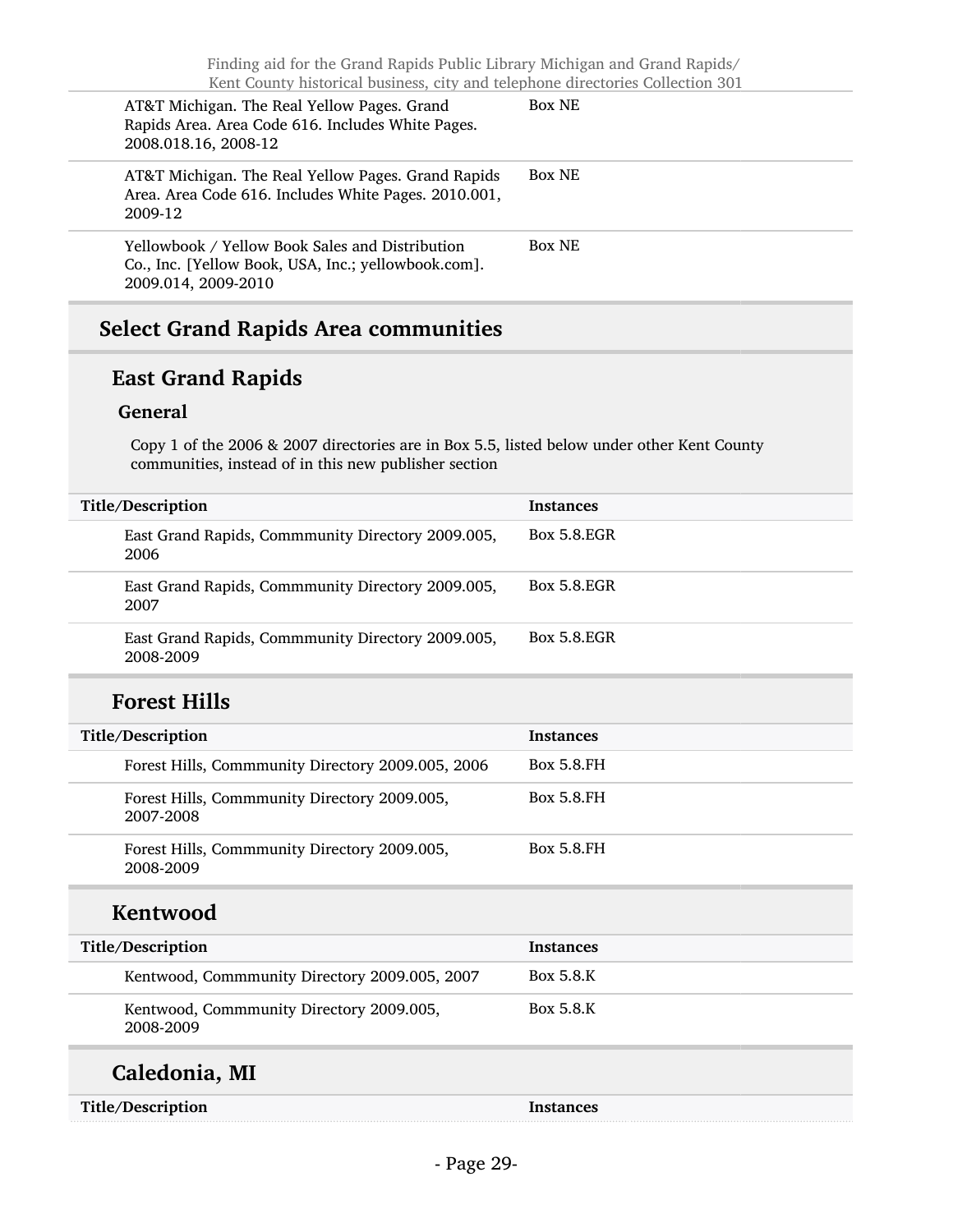## East Grand Rapids

| Title/Description                             | <b>Instances</b> |
|-----------------------------------------------|------------------|
| East Grand Rapids, Commmunity Directory, 2006 | Box 5.5          |
| East Grand Rapids, Commmunity Directory, 2007 | Box 5.5          |
| East Grand Rapids, Commmunity Directory, 2012 | Box 5.5          |
|                                               |                  |

## Rockford, MI

| Title/Description                                              | Instances |
|----------------------------------------------------------------|-----------|
| Rockford, Commmunity Directory April 1935 issue,<br>1935-03-16 | Box 5     |

#### ^ [Return to Table of Contents](#page-1-0)

## <span id="page-29-0"></span>Series V. Postal Zone/Zip Code Directories.

| Title/Description                                                                                                                               | <b>Instances</b> |          |
|-------------------------------------------------------------------------------------------------------------------------------------------------|------------------|----------|
| Postal Zone Directory: Grand Rapids, Mich. / United States<br>Post Office. (POD Publication ZD 60-60) 1960 Edition.<br>P <sub>2005.035.36</sub> | Box 4.5          |          |
| Bullinger's Postal and Shippers Guide for the United States<br>and Canada, 1905 Edition.                                                        | Box 5.7          | Folder 7 |
| Pere Marquette R.R. Bullinger's Postal and Shippers Guide<br>for the United States and Canada 1905 Edition.                                     | <b>Box 5.7</b>   |          |

#### ^ [Return to Table of Contents](#page-1-0)

## <span id="page-29-1"></span>Series VI. Street Directories

#### General

See Also Coll. 240, GRPL Map Collection, for maps which may have accompanied some of these volumes, now separated from the directory portion.

| Title/Description                                                                                                               | Instances |
|---------------------------------------------------------------------------------------------------------------------------------|-----------|
| Grand Rapids Street and Avenue Guide, map is missing<br>$[2022.030]$ , 1906                                                     | Box 6     |
| Grand Rapids Street & Avenue Guide, with map. The Grand<br>Rapids Directory Co., 1908. Formerly MKG912.P75s. 00.<br>$[1055]$ .1 | Box 6     |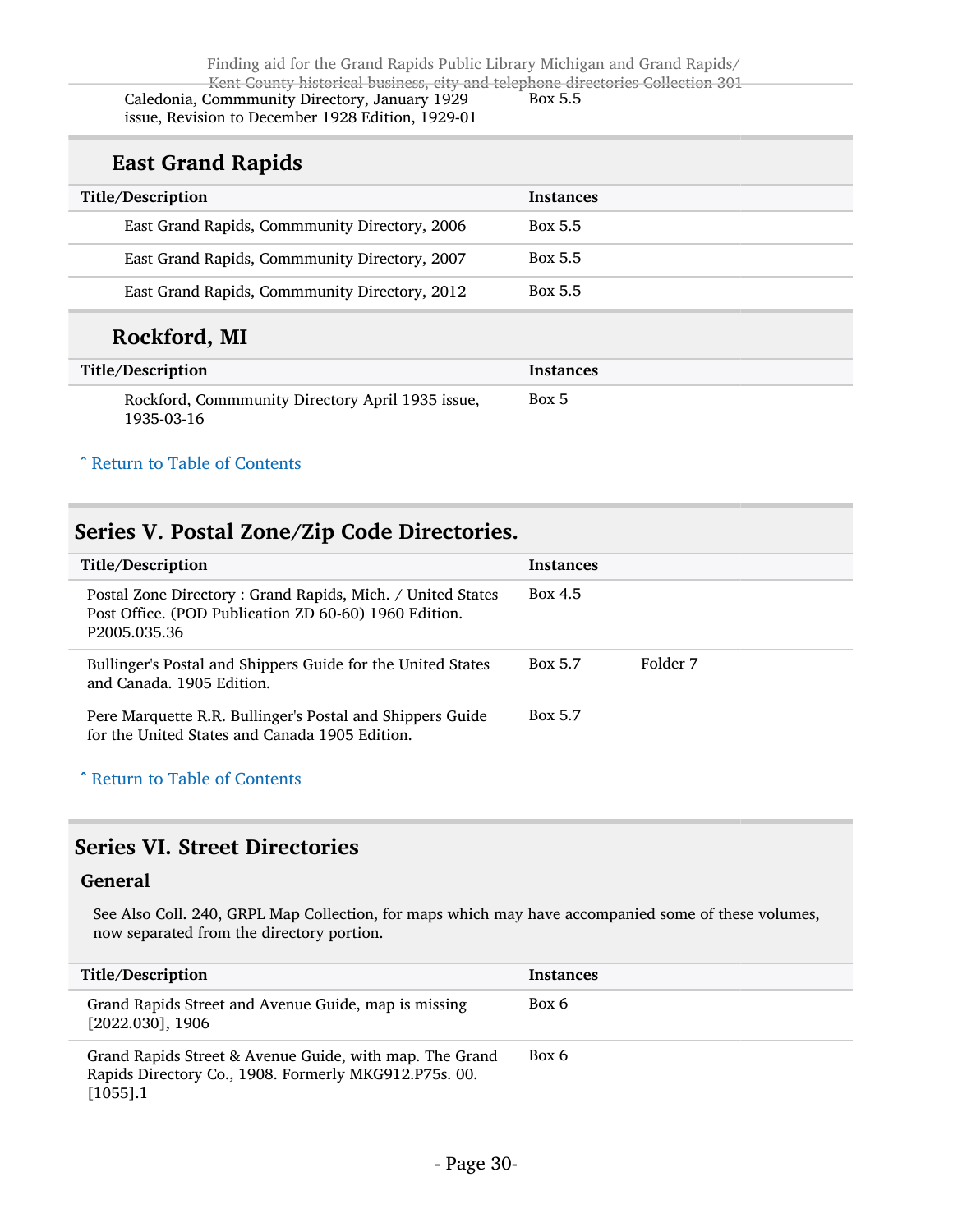| Cover title: Directory of Grand Rapids, Michigan  Map of<br>the City. [map missing] G.R. : White Printing Co., c.1912.<br>3rd ed. Formerly M917.7456.W586 1914. 00.[1603].1,<br>1914                                 | Box 6 |
|----------------------------------------------------------------------------------------------------------------------------------------------------------------------------------------------------------------------|-------|
| Grand Rapids Street Directory with map. White Printing<br>Co., 8th Ed., 1921                                                                                                                                         | Box 6 |
| <b>General</b>                                                                                                                                                                                                       |       |
| Map missing upon receipt, Oct. 2004.                                                                                                                                                                                 |       |
| Grand Rapids, Mich. Street Directory and map  White<br>Printing Co., 14th Ed [1912 was the original copyright<br>date, but the contents is from a later time period]. Formerly<br>MKG910.3.W58:14. 00.[1054].1, 1926 | Box 6 |
| Grand Rapids, Mich. Street Directory and map  White<br>Printing Co., 18th Ed. [5-1-43].                                                                                                                              | Box 6 |
| Kent County Street Directory, 1976. Accession 2017.040.                                                                                                                                                              | Box 6 |
| Official Arrow Street Guide, Grand Rapids and Vicinity,<br>1955. Accession 2017.040.                                                                                                                                 | Box 6 |

#### ^ [Return to Table of Contents](#page-1-0)

## <span id="page-30-0"></span>Series VII. Organization Directories

#### General

Additional directories for organizations may exist in other archival collections, particularly if there is an archival collection for that organization. Ask staff for assistance in locating such directories.

| Title/Description                                                                                         | <b>Instances</b> |
|-----------------------------------------------------------------------------------------------------------|------------------|
| Dean Lake Association, Membership Directory 2001.120,<br>1966-1967                                        | Box 2.5          |
| Fraternal Society Directory. Formerly M366.058.F865.00.<br>$[3332]$ .1, 1905                              | Box 2            |
| Grand Rapids Public Library Arts Organizations Directory /<br>compiled by Lucija Skuja. 1981. 00.[2298].1 | Box 7            |
| Directory of the Grand Rapids Public Schools                                                              |                  |
| <b>Related Materials:</b><br><b>Related Materials</b>                                                     |                  |
| See Coll. 303                                                                                             |                  |
| Grand Rapids Society Blue Books N.Y. : Dau Publ. Co.<br>Formerly MKG929.4.G7. 00.[3222].1, 1899-1900      | Box 2            |
| Grand Rapids Society Blue Books N.Y.: Dau Publ. Co.<br>Formerly MKG929.4.G7. 00.[3222].2, 1902-1903       | Box 2            |
| $\mathbf{r}$ $\mathbf{r}$                                                                                 |                  |